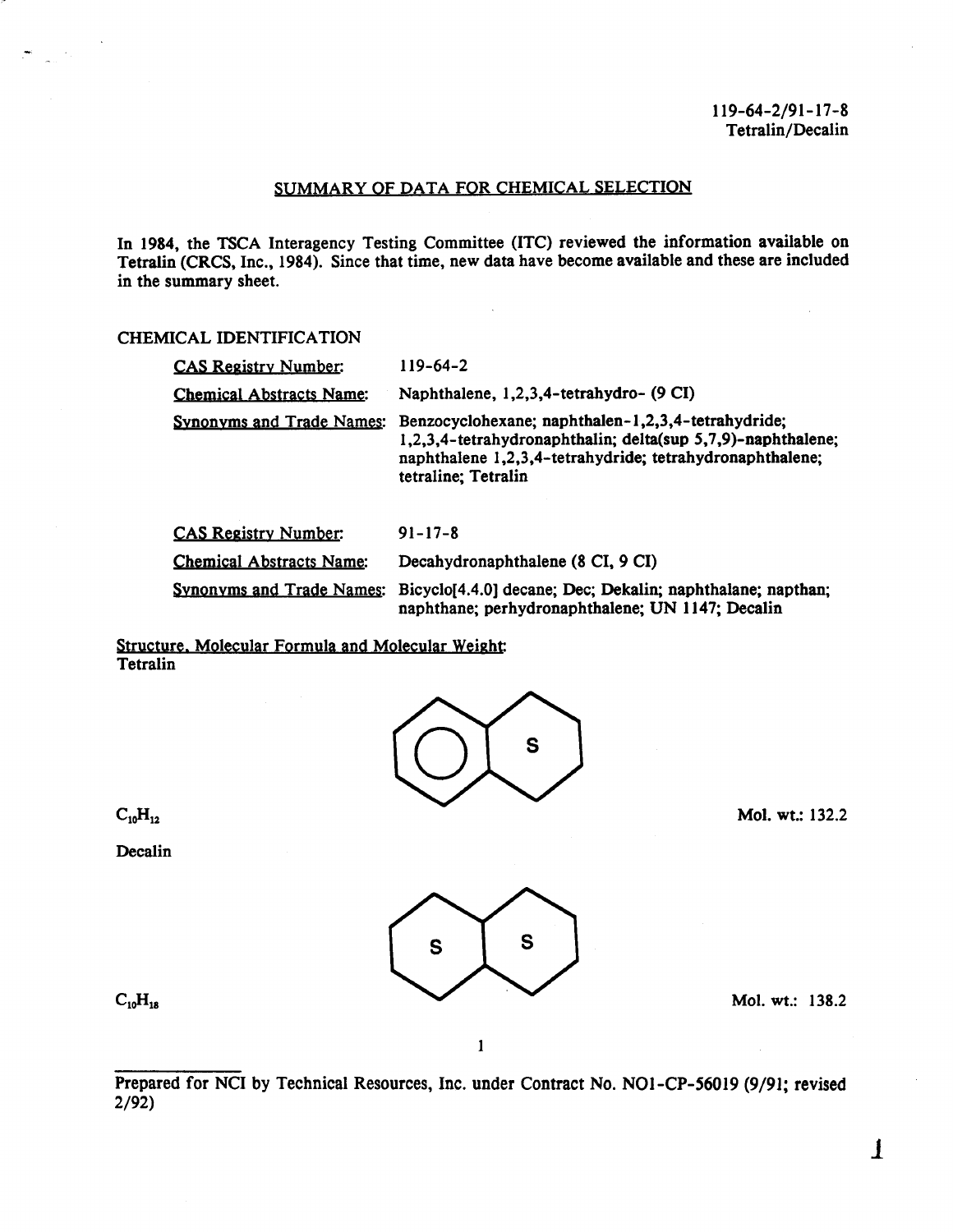# Chemical and Physical Properties:

From Budavari (1989) unless otherwise noted.

# **Tetralin**

 $\sim$ 

| Description:          | Liquid with odor resembling that of a mixture of<br>benzene and menthol                                                                                                                               |
|-----------------------|-------------------------------------------------------------------------------------------------------------------------------------------------------------------------------------------------------|
| <b>Boiling Point:</b> | 207.2° C                                                                                                                                                                                              |
| <b>Melting Point:</b> | $-31^\circ$ C                                                                                                                                                                                         |
| Solubility:           | Insoluble in water; soluble in methanol at 50.6% wt/wt and<br>aniline; very soluble in ether; miscible with petroleum ether,<br>chloroform, and Decalin, ethanol, butanol, acetone and benzene        |
| Stability:            | Prolonged, intimate contact with air may cause the formation<br>of tetralin peroxide which may cause explosion. Peroxide formation is<br>prevented by addition of an antioxidant such as hydroquinone |
| Vapor Pressure:       | 1 mm Hg at 38° C (Sax & Lewis, 1989)                                                                                                                                                                  |
| <b>Flash Point:</b>   | $171^{\circ}$ F (77 °C) open cup<br>$180^\circ$ F (82 $\degree$ C) closed cup                                                                                                                         |
| Specific Gravity:     | 0.9702 at 20/4° C                                                                                                                                                                                     |
| Reactivity:           | Combustible when exposed to heat or flame; can<br>react with oxidizing materials; emits acrid smoke<br>and irritating fumes when heated to decomposition<br>(Sax & Lewis, 1989)                       |
|                       | Log Octanol/Water Partition Coefficient: 3.52 (CRCS, Inc., 1984)                                                                                                                                      |

# Decalin

| Description:          | Liquid with slight odor resembling menthol                 |
|-----------------------|------------------------------------------------------------|
| <b>Boiling Point:</b> | 195.7 $\degree$ C (cis isomer)<br>187.25° C (trans isomer) |
| <b>Melting Point:</b> | $-43.26$ ° C (cis isomer)<br>$-30.4$ ° C (trans isomer)    |

2

Prepared for NCI by Technical Resources, Inc. under Contract No. N01-CP-56019 (9/91; revised 2/92)

 $\sim$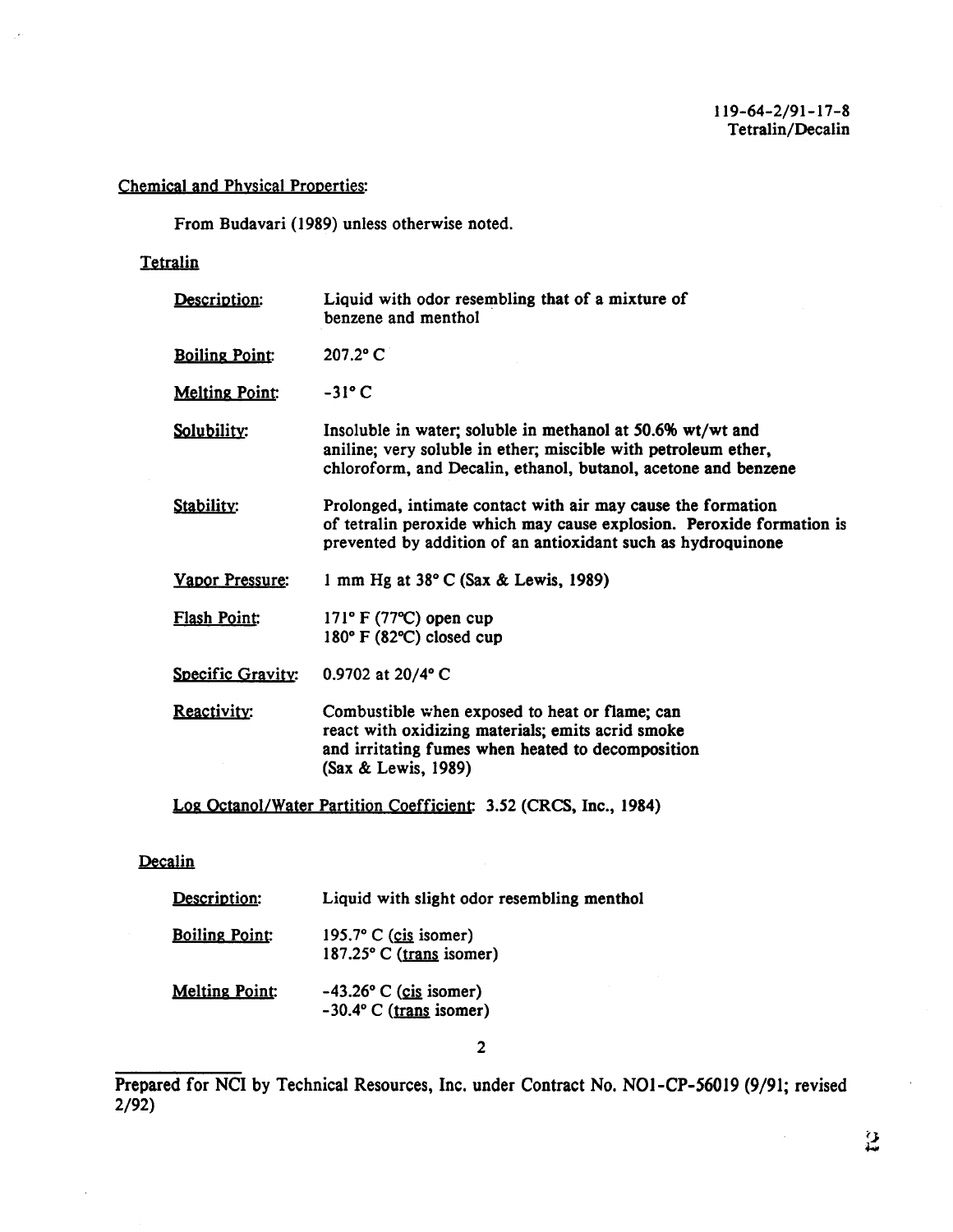| Solubility:         | Insoluble in water; very soluble in alcohol, methanol, ether and<br>chloroform; miscible with propyl and isopropyl alcohol; miscible with<br>most ketones and esters<br>Stable at normal temperatures and conditions of storage. Potentially<br>explosive peroxides can form on long-term storage in contact with air<br>(Du Pont, 1990a) |  |  |
|---------------------|-------------------------------------------------------------------------------------------------------------------------------------------------------------------------------------------------------------------------------------------------------------------------------------------------------------------------------------------|--|--|
| Stability:          |                                                                                                                                                                                                                                                                                                                                           |  |  |
| Density:            | $0.8963$ (at $20^{\circ}C/4^{\circ}C$ ) (cis isomer)<br>0.8700 (at 20°C/4°C) (trans isomer) (Sandmeyer, 1981)                                                                                                                                                                                                                             |  |  |
| Vapor Pressure:     | 1 mm @ 22.5°C (cis isomer) (Sandmeyer, 1981)<br>10 mm @ 47.2°C (trans isomer) (Sandmeyer, 1981)                                                                                                                                                                                                                                           |  |  |
| <b>Flash Point:</b> | 136°F (58°C) closed cup                                                                                                                                                                                                                                                                                                                   |  |  |

### Technical Products and Impurities:

Tetralin. Commercial Tetralin is typically about 97% pure by weight, with decahydronaphthalene and naphthalene comprising the major impurities. Union Carbide's products contain 90 and 98% tetrahydronaphthalene, with naphthalene making up most of the remainder (CRCS, Inc., 1984).

Du Pont's Tetralin<sup>8</sup> contains 97% tetrahydronaphthalene, 2% decahydronaphthalene, and 1% naphthalene (Du Pont, 1990b). The Aldrich Chemical Co. (1990) offers Tetralin at 99% purity.

Decalin. The commercial Decalin product is a mixture of cis- and trans-isomers. It may be practically all trans-Decalin or a mixture containing up to 60% cis-Decalin (Budavari, 1989). Decalin supplied by Du Pont has a minimum decahydronaphthalene content of 97.0% and a maximum tetrahydronaphthalene (Tetralin) content of 3.0% (Du Pont, 1990a). The Aldrich Chemical Co. (1990) offers the following products: cis-isomer 99%; trans-isomer 99% and mixtures of cis- and trans-isomers 98% and 99%.

Prepared for NCI by Technical Resources, Inc. under Contract No. NOl-CP-56019 (9/91; revised 2/92)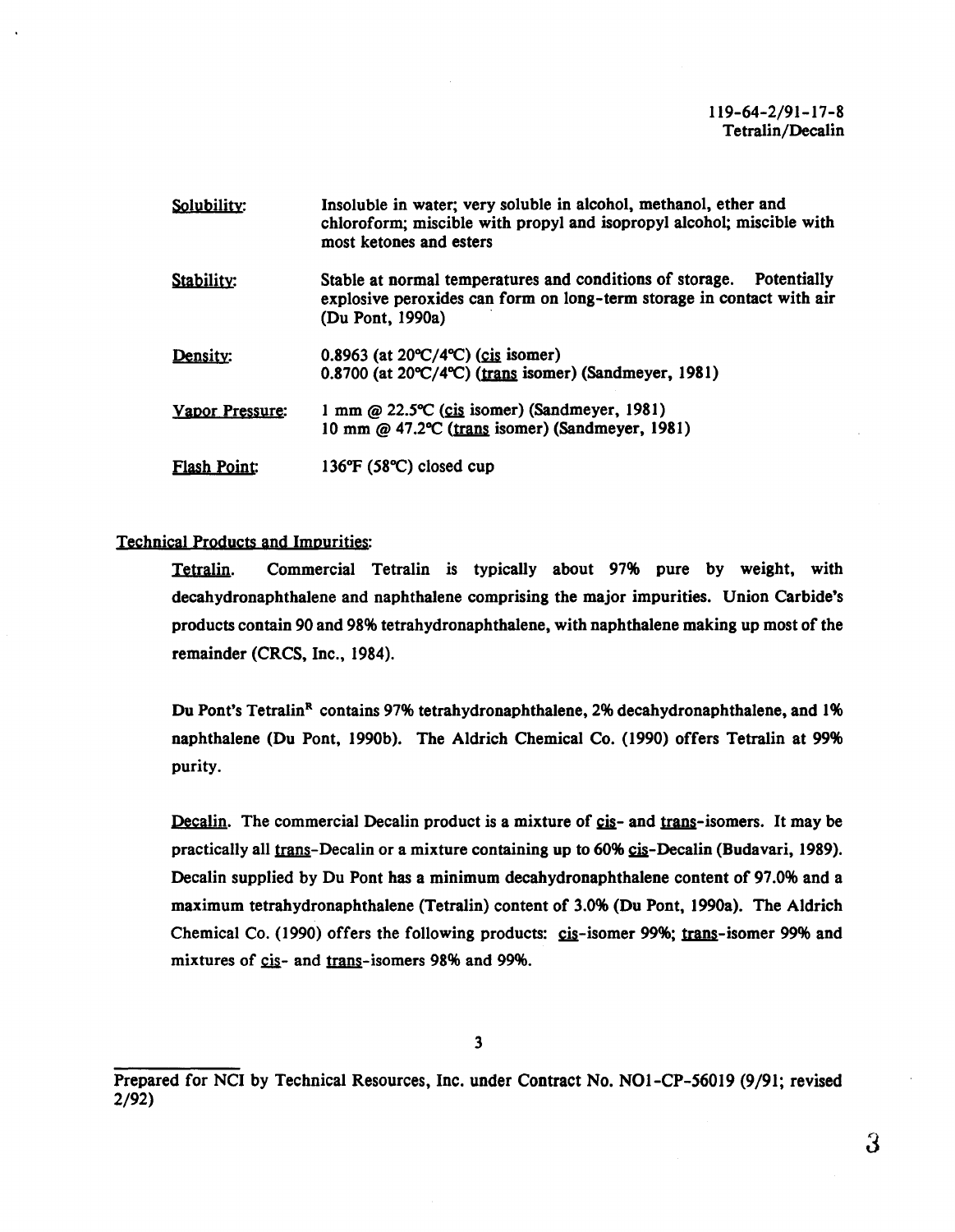#### BASIS OF NOMINATION TO THE CSWG

Tetralin and Decalin are both in high demand with annual production/importation amounts in the millions of pounds. Tetralin has been reported to be one of three chemicals which together account for 10% of the 250-350 million pound demand for naphthalene between 1983 and 1987. Tetralin and Decalin are both widely used solvents and substitutes for turpentine in the manufacture of paints, lacquers, waxes and polishes. Each, in addition, has specific secondary uses.

A high potential for human inhalation or dermal exposure to Tetralin or Decalin exists as a result of contact with naturally occurring crude oil, cigarette smoke, or other combustion products; during manufacturing or solvent uses; or because of environmental releases. A data gap exists as far as short term mutagenicity or chronic human health effects testing are concerned. A decision to test these two compounds, along with parent compound naphthalene, in both Ames *Salmonella* and mouse lymphoma assays was made by NCI's Division of Cancer Etiology (DCE) in January 1991. A chronic carcinogenicity bioassay is also needed to fill the gap in knowledge on risk of adverse health effects from exposures to these two chemicals.

[N.B. Subsequent to the nomination, the following *in vitro* test results have been reported by the DCE Short Term Testing Program:

**Naphthalene** 

Ames *Salmonella*: negative (DR:3.3-10,000 µg/plate) Mouse lymphoma (L5178Y TK+/- cell line): negative without S-9 (DR:  $22-87 \mu g/ml$ ) positive with S-9 (DR:  $8-30 \mu g/ml$ )

**Tetralin** 

Ames *Salmonella:* negative both with and without S-9 in strains TA98, TAIOO, TA1535, TA1537 and TA1538. (Max. dose tested: 333  $\mu$ g/plate without S-9; 1000  $\mu$ g/plate with S-9) Mouse lymphoma (L5178Y TK+/- cell line): positive without S-9 (DR: 50-30  $\mu$ g/ml) negative with S-9 (DR:  $15-1.0 \mu g/ml$ )

Prepared for NCI by Technical Resources, Inc. under Contract No. N01-CP-56019 (9/91; revised 2/92)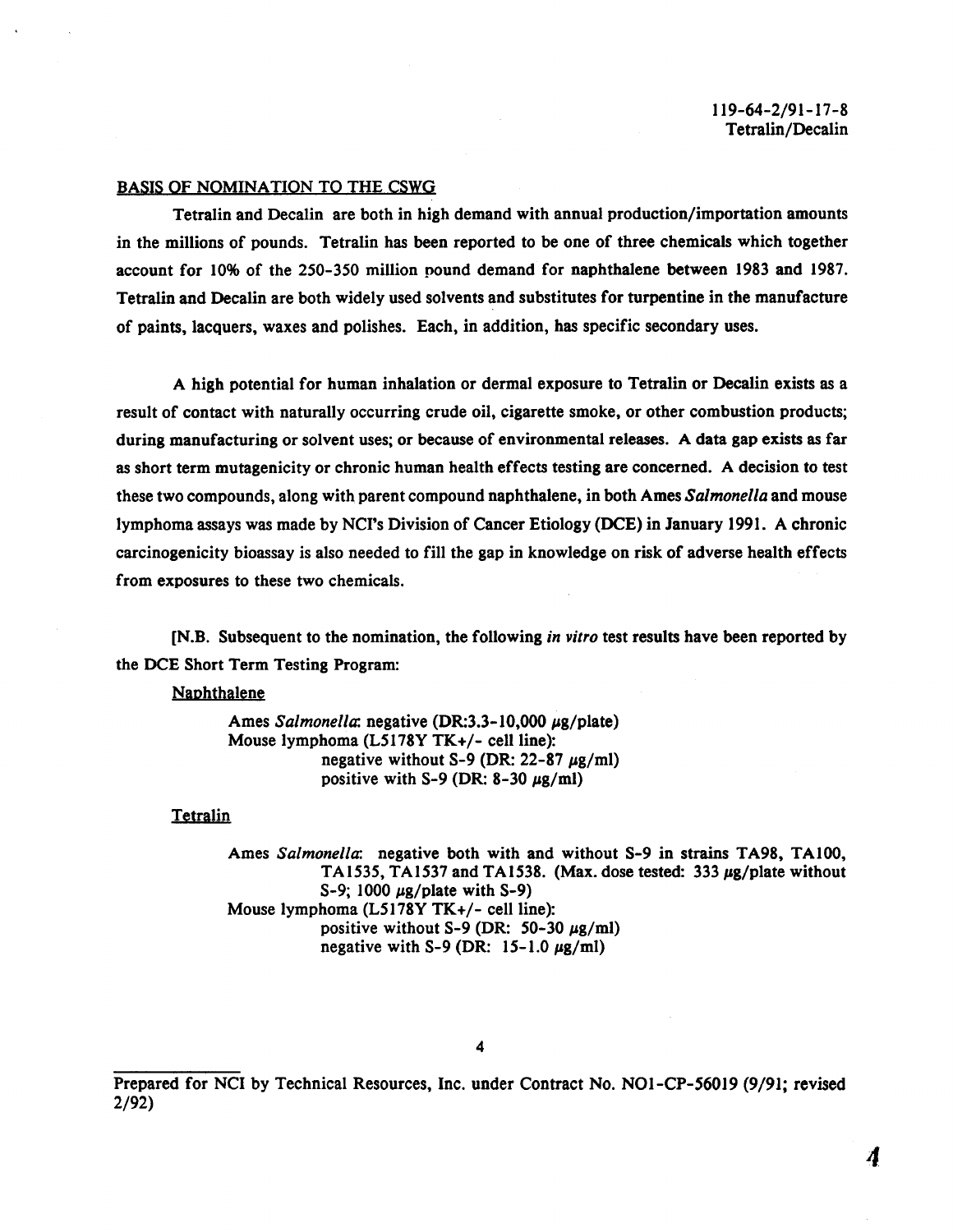Decalin

Ames *Salmonella*: negative with and without S-9 (DR: 100-10,000 µg/plate) Mouse lymphoma: negative without S-9 (DR: 9-61  $\mu$ g/ml) negative with S-9 (DR: 250-450  $\mu$ g/ml)

#### SELECTION STATUS

ACTION BY CSWG: 6/07/91

Studies Requested: Chemical disposition studies and carcinogenicity bioassay

Priority: Moderate-to-high

Comments: Nominated because of their structure, the potential for high consumer exposure through their use as solvents in paints, waxes, and polishes, and the lack of adequate testing. Both compounds are products of the hydrogenation of naphthalene. Both are available commercially. It was noted that the lTC looked at both Tetralin (in 1983) and Decalin (in 1977) and scoring seems to indicate little information was available.

*5* 

Prepared for NCI by Technical Resources, Inc. under Contract No. NOI-CP-56019 (9/91; revised 2/92)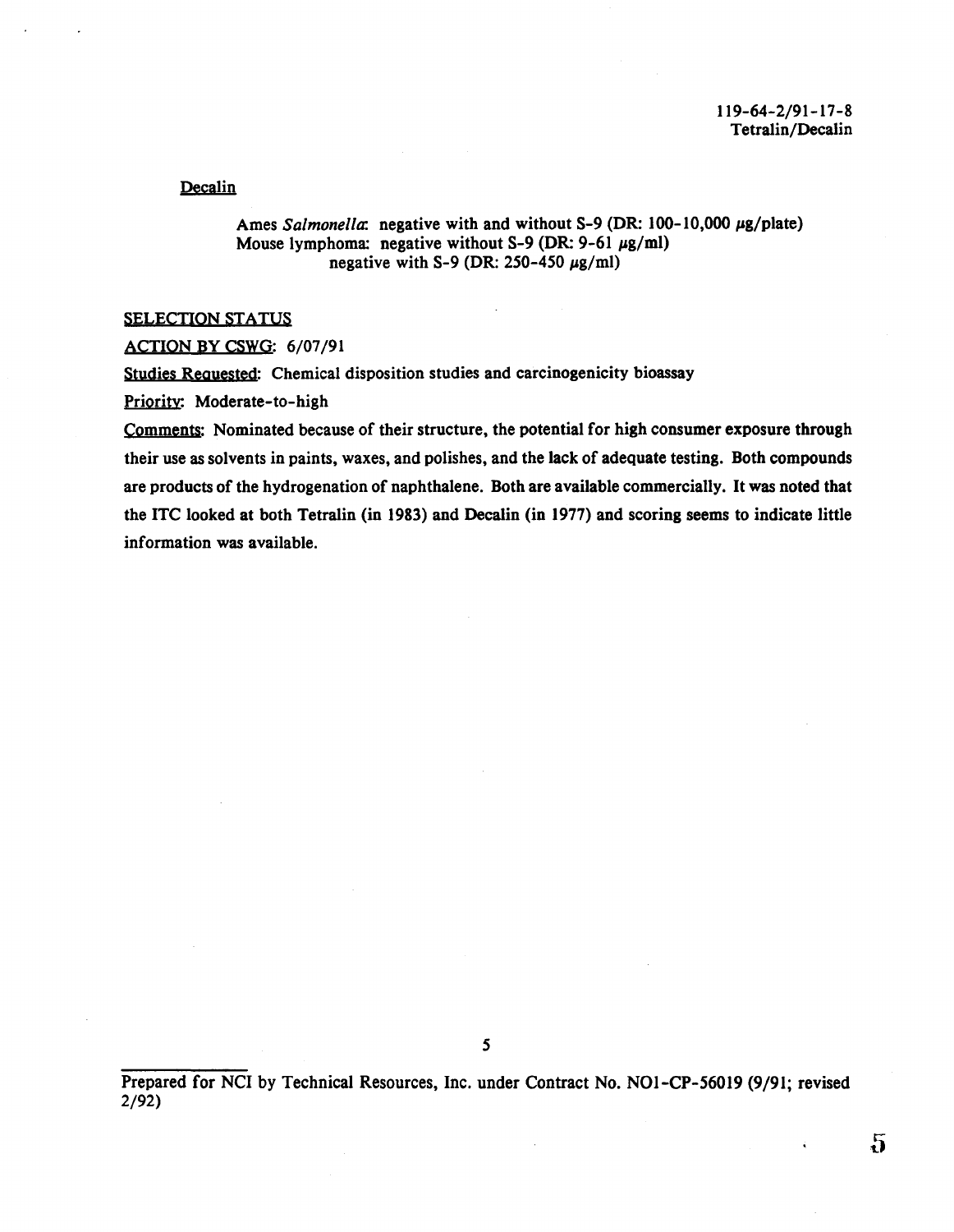#### EXPOSURE INFORMATION

#### Commercial Availability:

Production and Producers: Tetralin and Decalin are the commercially significant hydrogenation products of naphthalene. Tetralin is produced by hydrogenation of naphthalene in the presence of a nickel or modified nickel catalyst. Because these catalysts are sensitive to sulfur, naphthalene with low sulfur levels is used. The major naphthalene sulfur compound, thionaphthene, is removed by sodium treatment and catalytic hydrodesulfurization processes. Decalin is produced by complete catalytic hydrogenation of naphthalene or Tetralin (Gaydos, 1981). Hydrogenation of naphthalene in glacial acetic acid in the presence of a platinum catalyst at  $15^{\circ}$ C and 130 atm. yields a mixture of 77% cis-Decalin and 23% trans-Decalin. Hydrogenation of Tetralin under the same conditions yields almost entirely  $c$ is-Decalin (Budavari, 1989).

Du Pont is the largest U.S. manufacturer of tetrahydronaphthalene and decahydronaphthalene sold under the company trade names Tetralin and Decalin. A Du Pont spokeswoman confirmed that Tetralin and Decalin are produced commercially at Deepwater, N.J., but no production volumes were indicated (DuPont, 199la).

Current domestic production volumes for Tetralin and Decalin were not found in the literature [see Research Resource List]. However, the fact that Du Pont supplies both by tank cars, tank trucks and *55* gallon drums indicates a significant market (Kuney, 1990; Du Pont, 1991b). In addition, it has been estimated that from 1983 to 1987, Tetralin, along with 1-naphthol and !-naphthyl methyl carbamate insecticide, account for 10% of the naphthalene market. Naphthalene demand was 360 million pounds in 1983, 285 million pounds in 1984, 255 million pounds in 1987, and is estimated to reach 270 million pounds in 1991 and 260 million pounds in 1994 (Anon., 1984,1987,1990). The estimated production of Tetralin was probably greater than 1,000 pounds in 1972 and greater than 2,000 pounds in 1975 (National Library of

Prepared for NCI by Technical Resources, Inc. under Contract No. N01-CP-56019 (9/91; revised 2/92)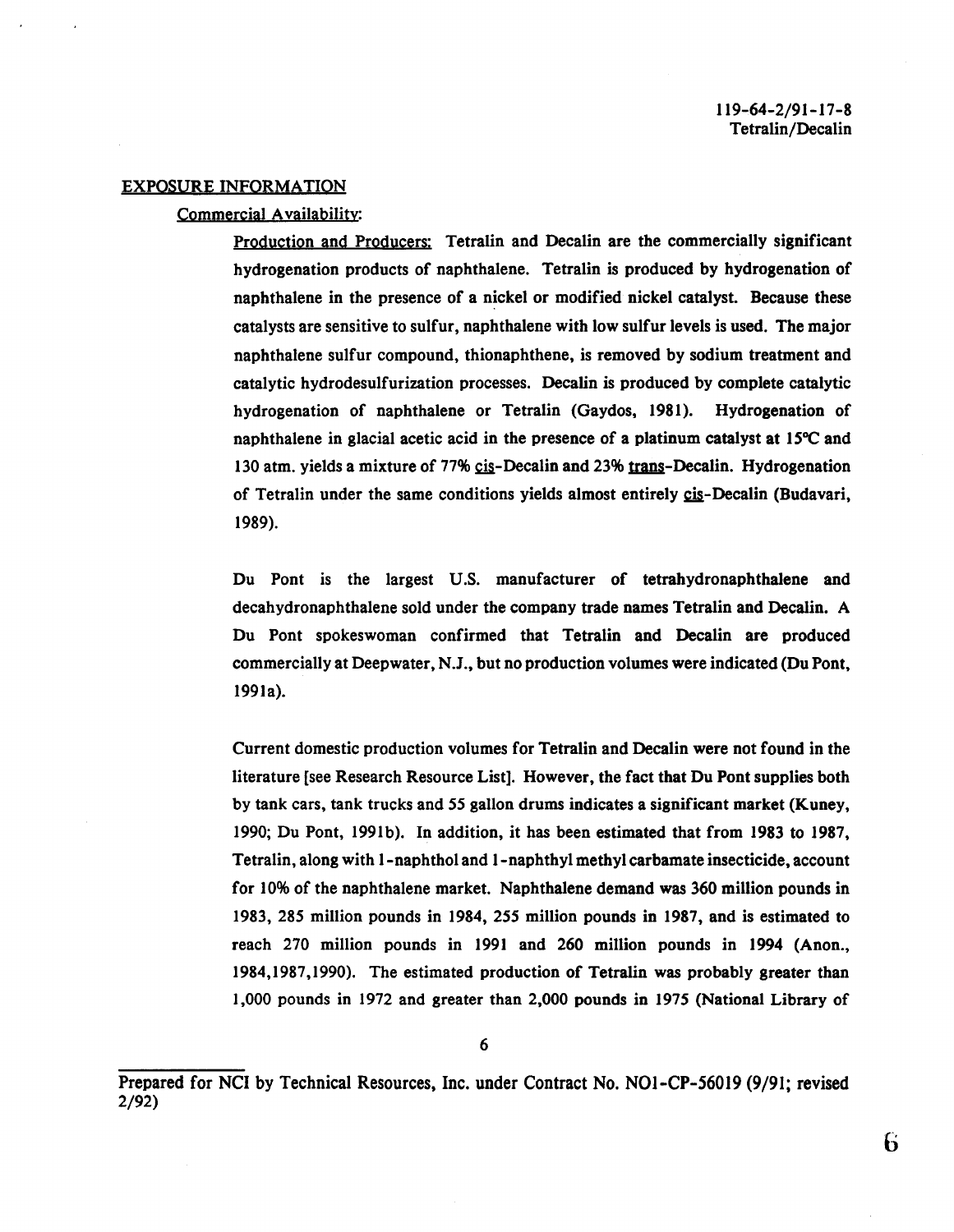Medicine, 1991). According to the public portion of the TSCA inventory, in 1977 from 1.1 to 11 million pounds of Tetralin were produced and/or imported by five companies: Henkel, Inc.; Koppers, Co., Inc.; Union Carbide Corp.; Thorson Chemical Corp.; and Carrell Products, Inc. Of these companies, Koppers reported that they do not manufacture tetrahydronaphthalene per se; the compound is present in small amounts in process streams from the manufacture of other chemicals. Koppers does not sell tetrahydronaphthalene commercially in a refined form.

Importation volumes for Tetralin from 1979 to 1983 were reported by the USITC as follows (CRCS, Inc., 1984):

| Year | <b>Importation Volume (lbs.)</b> |  |
|------|----------------------------------|--|
| 1979 | 28,604                           |  |
| 1980 | 8,818                            |  |
| 1981 | 39,683                           |  |
| 1982 | 88,162                           |  |
| 1983 | 69,932                           |  |

Use Pattern: Tetralin and Decalin are widely used as industrial solvents, primarily for naphthalene, fats, resins, oils, and waxes. Both find use as a substitute for turpentine in lacquers, paints and varnishes; as solvents and stabilizers for shoe polishes and floor waxes; and as a constituent of motor fuels and lubricants. Tetralin is also used as a solvent for pesticides, rubber, asphalt, and aromatic hydrocarbons (naphthalene, anthracene); in alkali resistant lacquers for cleaning printing ink from rollers and type; as a dye solvent carrier in the textile industry; for the removal of naphthalene in gasdistribution systems; as an insecticide for clothes-moths and a larvicide for mosquitoes; in paint thinners and as a paint remover when mixed with Decalin or white spirit; and as an intermediate in the manufacture of certain agricultural chemicals such as carbaryl, napropamide, and 1-naphthoxyacetic acid. Decalin is also used as a patent fuel in stoves; as a high density fuel in submarine-launched cruise missile systems; and in stain removal and cleaning machinery. Mixtures of Tetralin and Decalin are used for certain applications where a synergistic solvency is desired

Prepared for NCI by Technical Resources, Inc. under Contract No. N01-CP-56019 (9/91; revised 2/92)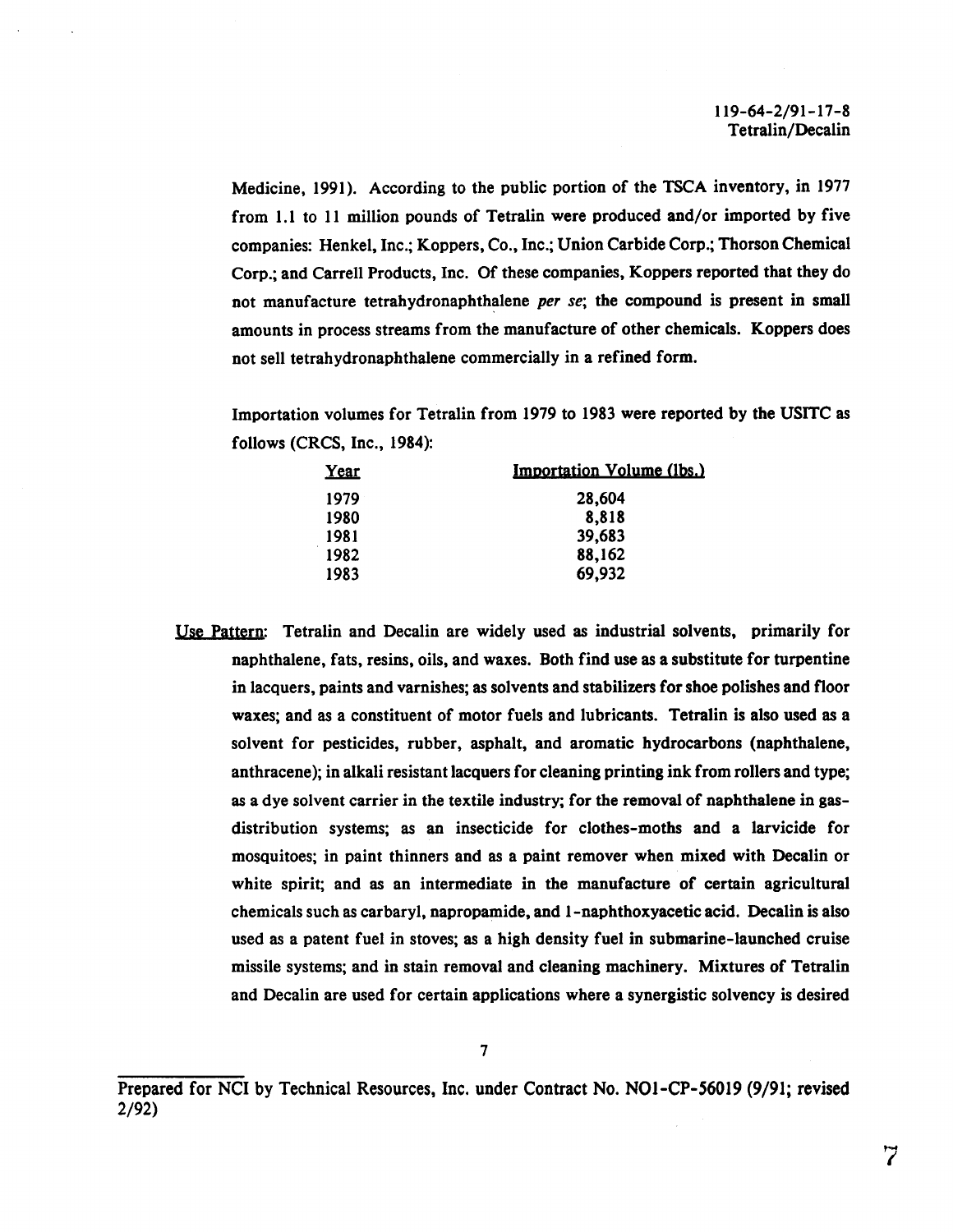(Budavari, 1989; Longacre, 1987; Sax & Lewis, 1987; CRCS, Inc., 1984; Gaydos, 1981; Gaworski *et al.,* 1980).

Human Exoosure: The most probable human exposure to Tetralin and Decalin is through dermal contact or inhalation during manufacture or use. Potential occupational exposures are controlled by the use of engineering controls (e.g., the 8-hour TWA PEL/TLV for the reactant naphthalene is 10 ppm) and the routine use of personal protective equipment. Du Pont, the major manufacturer, also recommends that the compound be handled in closed systems where possible, or in work areas with good ventilation (National Library of Medicine, 1991; Du Pont, 1990a,b; CRCS, Inc., 1984; American Conference of Governmental Industrial Hygienists, 1990). Based on data collected during the period 1972 to 1974, the National Occupational Hazard Survey (NOHS) estimated that 2,237 workers were potentially exposed to Tetralin and 935 workers to Decalin. The 1981 to 1983 National Occupational Exposure Survey (NOES) reported 282 workers potentially exposed to Tetralin and 28 to Decalin. Note that the NOES estimate represents actual observations (i.e., the surveyor observed the use of the specific compound) only, whereas the NOHS estimate is made up of actual observations, tradename observations (i.e., the surveyor observed the use of a tradename product known to contain the compound), and generic observations (i.e., the surveyor observed a product in some type of general use which led NIOSH to suspect that the compound might be contained in that product).

Du Pont reported that a total of 15 workers  $(12 \text{ in operations}, 3 \text{ in maintenance})$  are potentially exposed to the compound during manufacturing at an estimated concentration of less than  $0.03 \text{ mg/m}^3$  of workplace air on an 8-hour TWA basis. Operators are potentially exposed for 9 days/year and maintenance personnel for 3 days/year. A study at a small pilot-scale direct coal liquefaction facility in British Columbia detected Tetralin at a mean concentration of 0.07 mg/m<sup>3</sup> in 11/58 samples of workplace air. Tetralin was not detected, however, in air samples obtained from

Prepared for NCI by Technical Resources, Inc. under Contract No. NOl-CP-56019 (9/91; revised 2/92)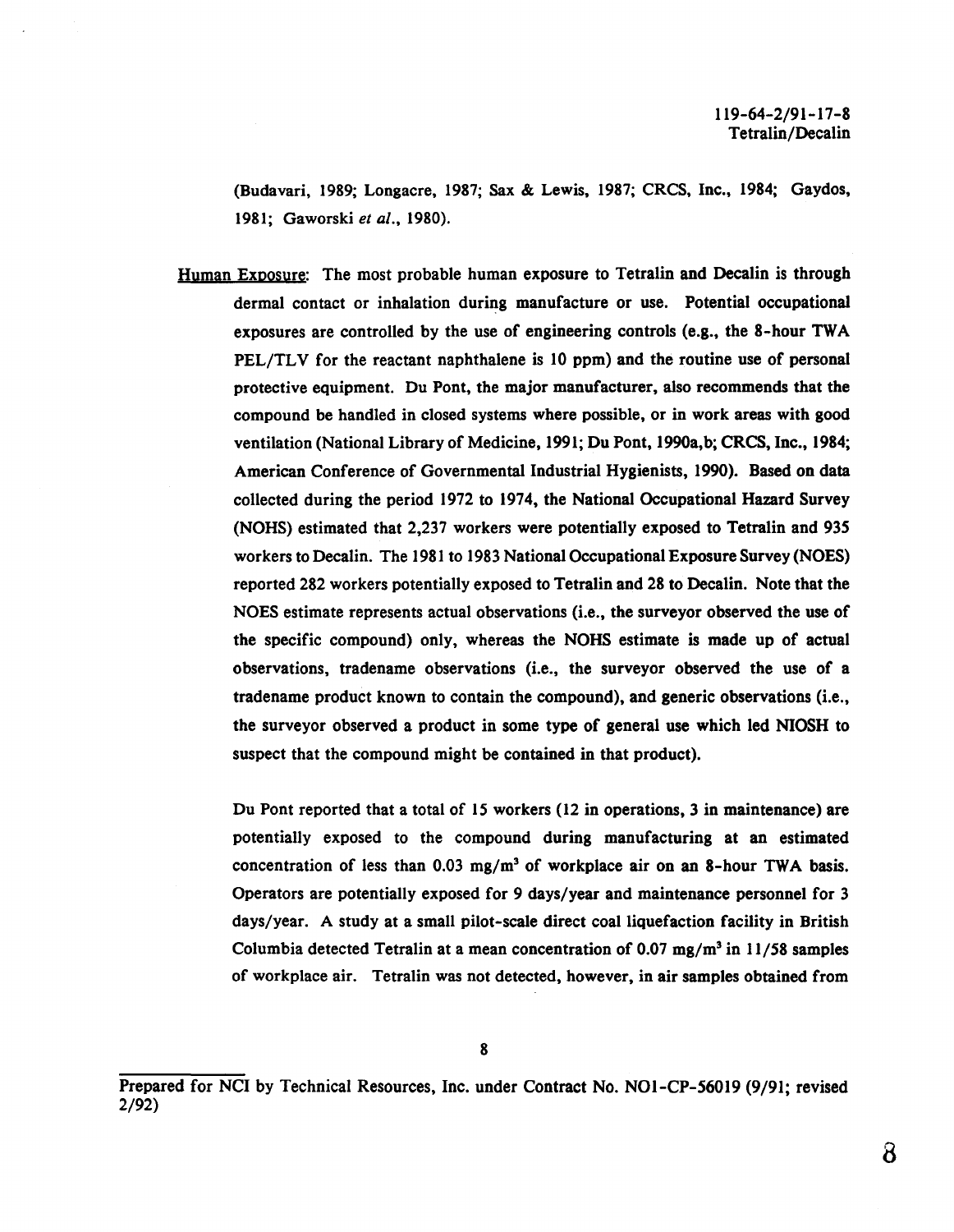another plant. The limit of detection was  $0.05 \text{ mg/m}^3$  (National Library of Medicine, 1991; Leach *et al.,* 1987; CRCS, Inc., 1984).

Submarine personnel may be exposed to Decalin when it is transferred or transported for cruise missile fueling (Gaworski *et al.,* 1980).

Consumers may be exposed to Tetralin and Decalin used as solvents in paints, varnishes, lacquers, waxes, shoe polishes, and in finished petroleum products (gasoline, motor oils). In addition, non-occupational exposure to Tetralin and Decalin may occur via urban atmospheres, contaminated drinking water supplies, and recreational activities at contaminated waterways (National Library of Medicine, 1991; CRCS, Inc., 1984). Krotoszynski & O'Neill (1982) identified Decalin in the expired air of male and female nonsmokers. It was found in all three study populations (control, diabetic, and prediabetic subjects). No levels were reported.

Environmental Occurrence: Tetralin and Decalin are expected to be released· to the environment in wastestreams from downstream, non-consumptive (i.e., solvent) use operations, in the disposal of products containing the compounds as solvents (e.g., paints, waxes, etc.), and from releases of crude oil and refined petroleum products

Tetralin. The following summarizes studies on the environmental concentration of Tetralin.

- Tetralin occurs naturally in petroleum and coal (CRCS, Inc., 1984).
- Tetralin was identified as a contaminant in oil refinery wastewater effluent from a dissolved air flotation unit but was not detected in effluents from final clarifier units or a pilot-scale mixed-media filter/activated carbon unit (Burks, 1982).
- Tetralin was not detected in water samples or suspended solid samples collected at Minnesota sites in the Rainy River near pulp and paper mills (Merrimam, 1988).

Prepared for NCI by Technical Resources, Inc. under Contract No. NOI-CP-56019 (9/91; revised 2/92)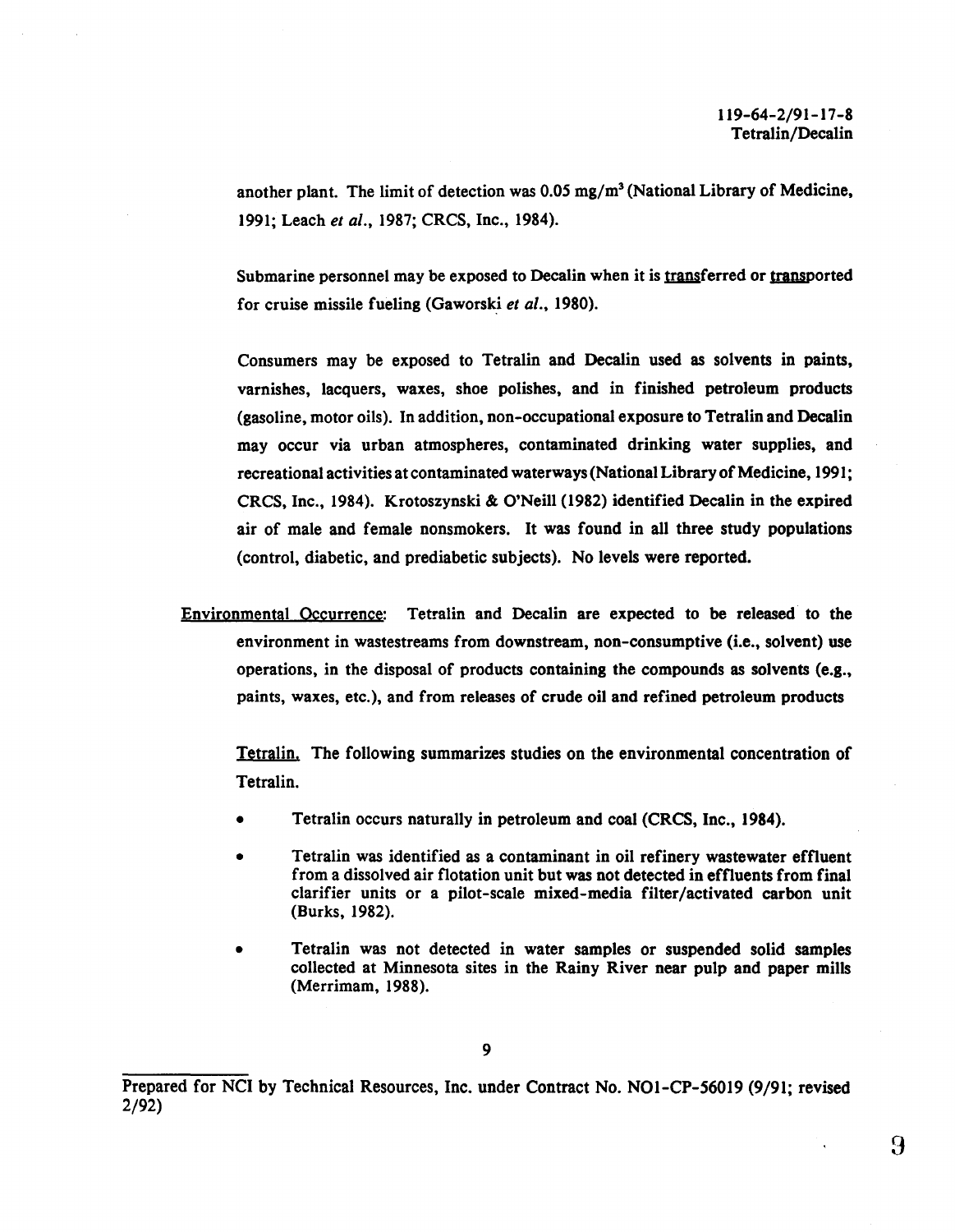- The mean annual loading of Tetralin in urban runoff from the Canadian Great Lakes Basin was estimated to be 36 kg/yr. This value was based on calculated annual runoff volumes and solids loadings and urban stormwater and street sediment samples. The urban samples, however, did not contain detectable levels of Tetralin (Marsalek and Schroeter, 1988).
- Tetralin was detected at 100 ppb in a pond water sample obtained in an uninhabited forested area in central New Brunswick in May 1977 (CRCS, Inc., 1984).
- Tetralin was below the limit of detection  $(0.05 \text{ ug/l})$  in snowpack samples collected in the Sault Ste. Marie area, a municipal area northwest of Toronto which is characterized by anthropogenic sources of PAHs (Boom and Marsalek, 1988).
- Tetralin was present in the benzene fraction of residential oil burner fuel, but was not detectable following cyclic combustion (Leary *et al.,* 1987).

Decalin. Decalin is a component of crude oil and a product of combustion and is produced and released to the environment during natural fires. Major contributors of Decalin to the environment include: emissions from petroleum refining; coal tar distillation and gasoline and diesel fueled engines; and manufacturing effluents (National Library of Medicine, 1991 ).

In a 1979 study, Decalin was identified as a component of vehicle exhaust emissions in the Allegheny Mountain Tunnel of the Pennsylvania Turnpike (Hampton *et al.,*  1982). Decalin was also identified in the effluent discharged from the production platforms in the Bucanner Gas and Oil Field located in the Gulf of Mexico (Middleditch, 1982). Decalin was 1 of 53 chemicals detected at all 5 indoor sampling sites during a 1983 air monitoring study at a Washington, D.C. home for the elderly (Ziegenfus, 1987). The preceding studies are indicative of the widespread presence of Decalin in the environment; however, no levels were reported.

Regulatory Status: No standards or guidelines have been set for occupational exposures or environmental levels of Tetralin or Decalin [See Search Resource List].

Prepared for NCI by Technical Resources, Inc. under Contract No. N01-CP-56019 (9/91; revised 2/92)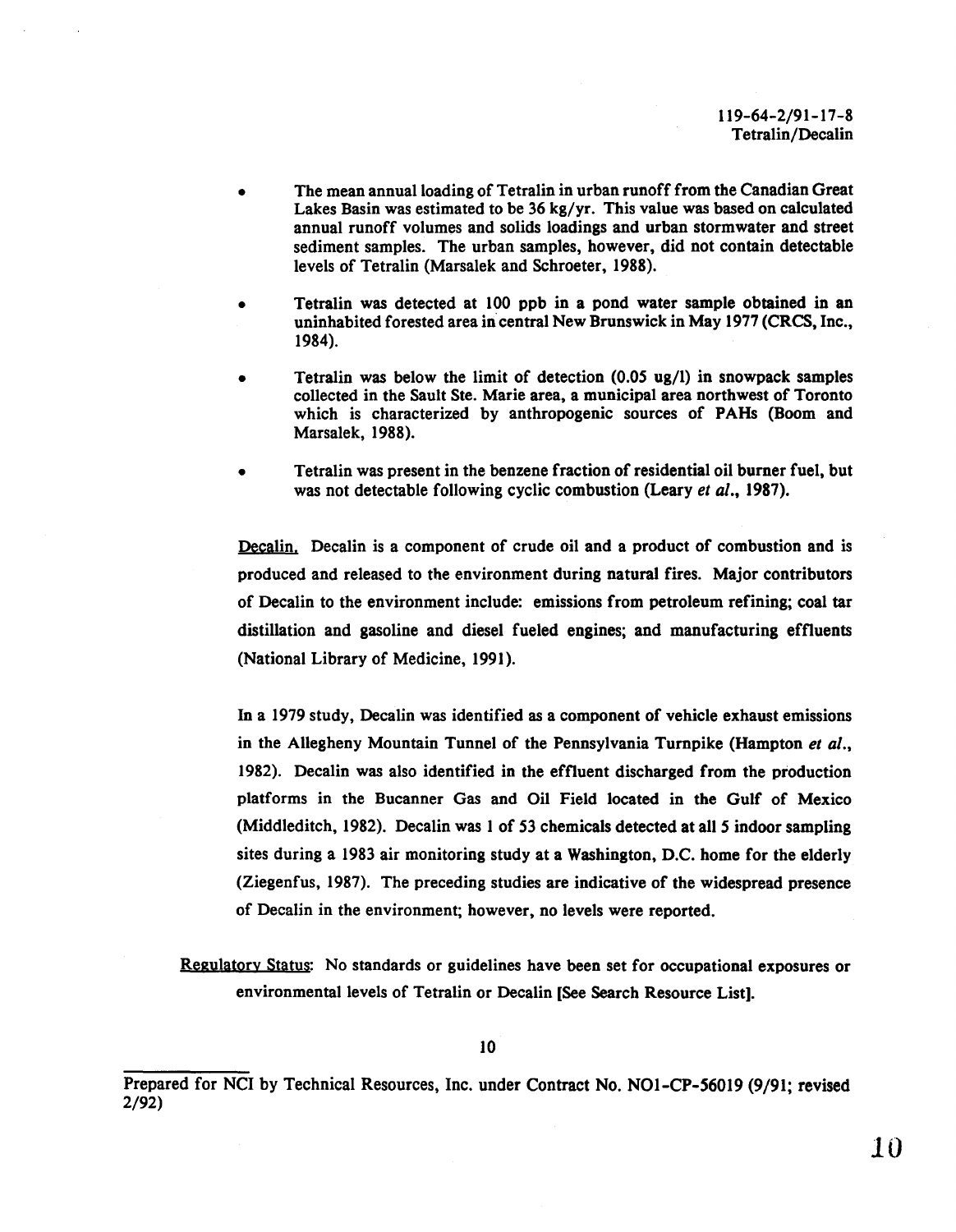#### EYIDENCE FOR POSSIBLE CARCINOGENIC ACTIVITY

Human Data: No epidemiological studies or case reports associating Decalin with a cancer risk in humans were found in the published literature [See Search Resource List]. Results of an epidemiologic study which indicate that occupational exposure to organic solvents may promote the development of Hodgkin's disease suggest that exposure to Tetralin may be an occupational risk. Hodgkin's disease was diagnosed in a varnish research chemist who worked daily with Tetralin, toluene, xylene, hexane, ethyl acetate, cyclohexane, and white spirit (Olsson & Brandt, 1980).

Tetralin and Decalin are irritating to the eyes, skin and mucous membranes. Tetralin is known to produce nausea, vomiting, intragastric discomfort, transient liver damage, green-gray urine, and some clinical and enzymatic changes. It is also a CNS depressant at high concentration. Both have been reported to cause dermatitis in painters. Several case studies on the acute effects of these solvents have been reported. Tetralin has been associated with restlessness of babies sleeping in a room recently treated with a Tetralin-based varnish (direct action on the CNS), asthenia in persons sleeping in rooms that had been waxed with a Tetralin-containing polish, and temporary liver and kidney damage following ingestion of about 250 ml of Cuprex, an ectoparasiticide containing 31.5% Tetralin, 0.03% copper oleate, 52.7% paraffin oil, and 15.7% acetone. By inhalation the lowest dose of Decalin to indicate an effect in man was 100 ppm. Decalin has been associated with the development of vesicular eczema accompanied by intense pruritus in a man who had used the solvent to clean paving stones. Traces of albumen and urobilin in the urine and a few leucocytes in the sediment suggested possible involvement of the kidneys (Budavari, 1990; CRCS, Inc., 1984; Sandmeyer, 1981; Browning, 1965).

Animal Data: Neither Tetralin or Decalin are currently on test nor scheduled for testing in a standard carcinogenicity bioassay [See Search Resource List].

Prepared for NCI by Technical Resources, Inc. under Contract No. NO1-CP-56019 (9/91; revised 2/92)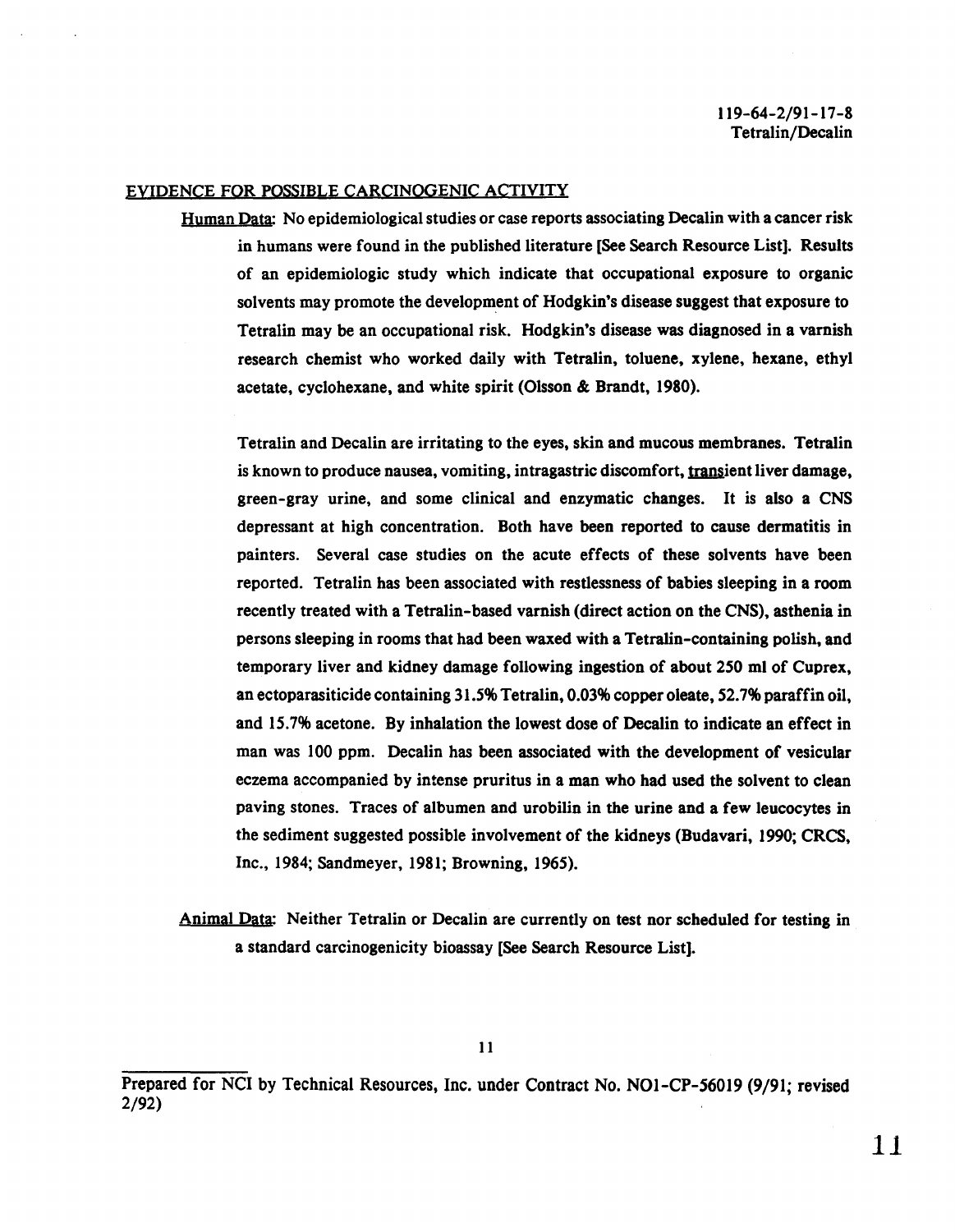Tetralin. No information was found on the carcinogenicity, teratogenicity, embryotoxicity, or fetoxicity of Tetralin [see Search Resource List]. Subchronic and acute toxic effects of Tetralin have been documented. Subchronic effects include:

### Oral Administration

- Nephrotoxicity in male Fischer 344 rats administered Tetralin (485 mg/kg bw) on alternate days for 2 weeks) intragastrically. The renal lesions, however, were not as severe as the kidney damage observed by Olson *et al.* (1986) following administration of Decalin (Serve *et al.,* 1989).
- Restlessness or apathy, roughening of the skin, anorexia, and intense diarrhea in guinea pigs given 0.25 ml Tetralin daily (240 mg).
- Signs of cataracts in a rabbit study, unspecified dose. Cataracts were not seen in rats fed a diet containing 2% Tetralin for 2 months.

### Inhalation Exposure

- Cataracts within 6 days and mild kidney damage in guinea pigs exposed to Tetralin daily for 30 minutes.
- Severe kidney and liver damage in guinea pigs exposed to 275 ppm Tetralin 8 hours a day for approximately 3 weeks.

### Dermal Exposure

• Eczema in guinea pigs receiving a daily dermal application.

### Unknown Route

• Methemoglobin formation in cats.

Rabbit eye irritation studies demonstrated that undiluted Tetralin caused very mild injury and no corneal damage. Rabbit skin irritation studies showed Tetralin caused severe irritation at 500 mg and erythema with 0.01 ml (CRCS, Inc., 1984). The LC $_{10}$ in guinea pigs for 17 8-hour exposures is 275 ppm. The acute oral  $LD_{\mathfrak{D}}$  in rats is 2.86 g/kg and the dermal  $LD_{50}$  in rabbits is 17.3 g/kg (Longacre, 1987).

Prepared for NCI by Technical Resources, Inc. under Contract No. N01-CP-56019 (9/91; revised 2/92)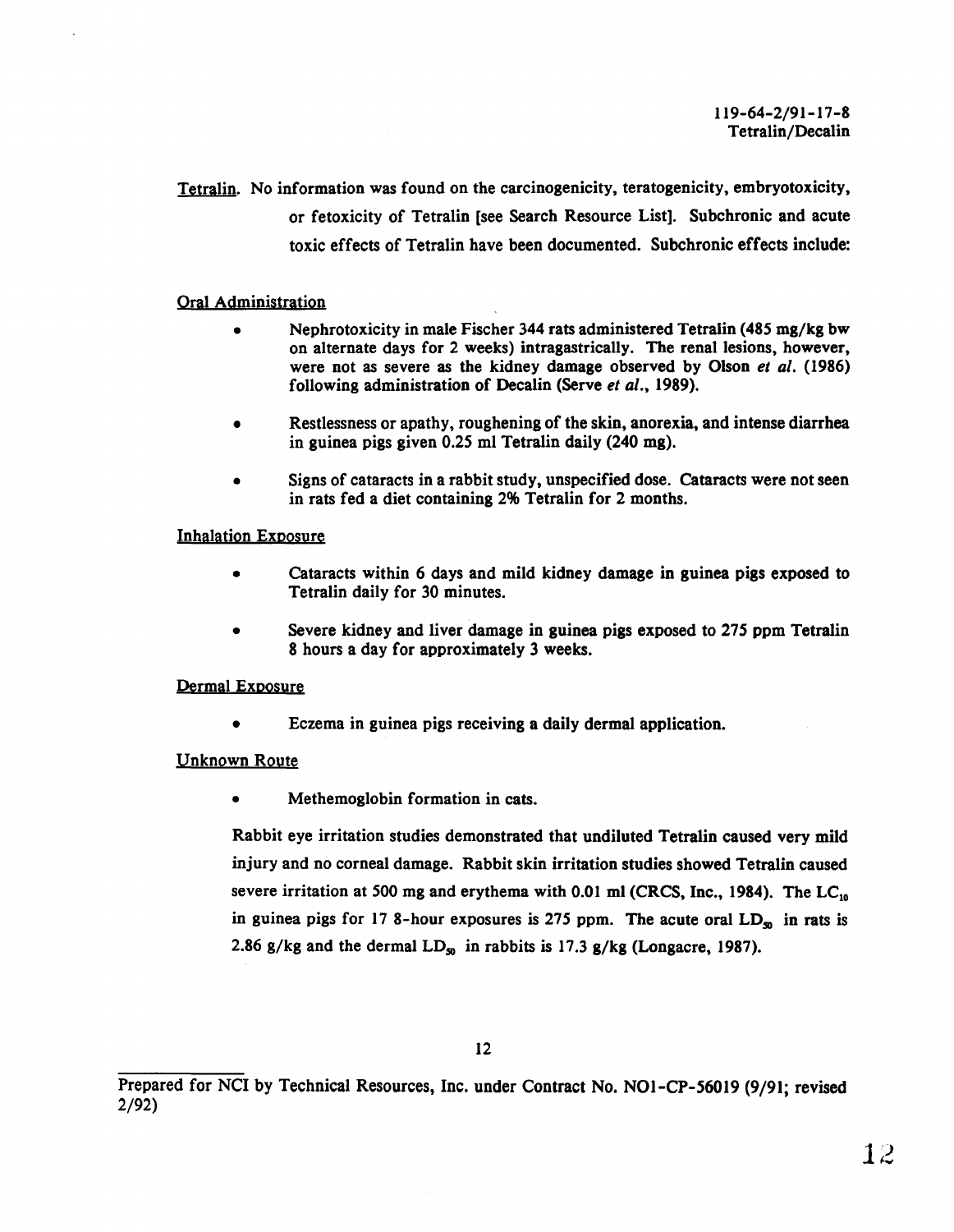Decalin. A slightly greater incidence of pituitary tumors was noted in male F344 rats and female C57BL/6 mice following inhalation of *5* or 50 ppm of Decalin for 90 days. The incidence of pituitary adenomas in male rats was 5/50 (control), 16/49 (low dose) and  $16/48$  (high dose),  $p<0.05$ . The incidence of pituitary carcinomas in female mice was 0/77 (control), 3/81 (low dose), and 8/80 (high dose), p<0.05 (male mice were not studied). The authors felt that the apparent increase of pituitary tumors was the result of an unusually low control group incidence.

Postexposure changes noted in Decalin-exposed female mice included the increased presence of crystals, macrophages, and lymphoid perivascular cuffing in the lungs; cysts in the mammary and thyroid glands; thyroid hyperplasia; and reversible hepatocellular cytoplasmic vacuolization. The most significant histopathologic changes in rats exposed to Decalin were observed in the kidneys of exposed males. Virtually all of the exposed male rats exhibited a toxic tubular nephrosis characterized by hyaline droplets, necrosis, and intratubular casts as well as accentuated tubular degeneration and medullary mineralization. In addition, no distinct exposure-related lesions were noted in dogs following inhalation of *5* or *50* ppm Decalin for 90 days (Gaworski *et al.,* 1985).

Decalin has been used as a noncarcinogenic vehicle in studies of cutaneous tumorigenesis in mice. Bingham & Falk (1969) reported no skin tumors in  $C<sub>3</sub>H$  mice below a 0.02% concentration of benzo[a]pyrene when Decalin was used as the solvent. However, when n-dodecane was the diluent, skin tumors were produced at 0.00002% benzo[a]pyrene. Male  $C_3H$  mice were given topical applications of chrysene, fluoranthene, pyrene, triphenylene, perylene and benzo(b]triphenylene for 80 weeks. When applied in Decalin, only benzo[b]triphenylene produced malignant tumors. When applied in a 50:50 mixture of Decalin:n-decane, chrysene, triphenylene and pyrene, but not benzo[b]triphenylene, produced malignant tumors (Horton & Christian, 1974).

Prepared for NCI by Technical Resources, Inc. under Contract No. NO1-CP-56019 (9/91; revised 2/92)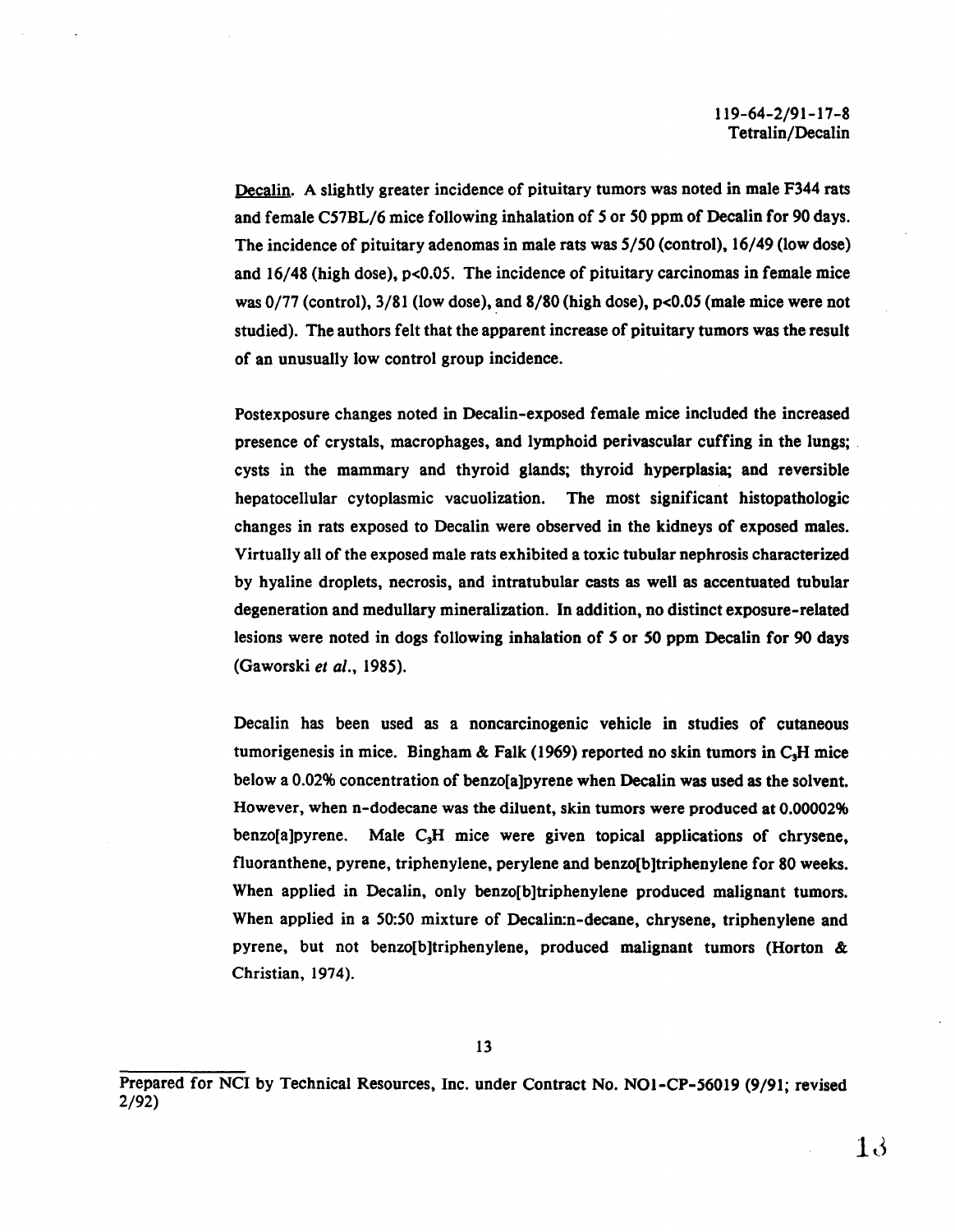In a subchronic inhalation study, MacEwen & Vernon (1978) exposed male rats, male guinea-pigs, and female mice to 0, 50, or 200 ppm Decalin for 6 hr/day, *5* days/week for 22 days. No gross lesions were seen which could be attributed to Decalin exposure. Respiratory tract irritation was evident in all three species and kidney changes in the male rat were similar to those found in the Gaworski study.

Hardin *et al.* (1987) evaluated the developmental toxicity of Decalin in a short-term *in vivo* assay. Pregnant CD-I mice were given 2700 mg/kg Decalin on days 6-13 of gestation and allowed to deliver litters. Litter size, birth weight, and neonatal growth and survival to postnatal day 3 were recorded as indices of potential developmental toxicity. Decalin had no effect in the offspring for the parameters tested. Decalin produced 10% maternal mortality and was the only chemical of the 60 tested associated with a significant increase in maternal body weight gain.

The oral  $LD_{50}$  in the rat for Decalin is 4170 mg/kg and the dermal  $LD_{50}$  in the rabbit is 5.9 g/kg (Sandmeyer, 1981).

#### Short-Term Tests:

Tetralin. Tetralin did not show mutagenic activity at 0.03, 0.3 and 3 umoles/plate in an assay of 239 tobacco smoke components for mutagenicity towards *Salmonella typhimurium* strains TA98, TAlOO, TA1535, and TA1537. Tetralin was assayed without metabolic activation and with activation with a liver fraction (S-9) from methylcholanthrene-induced rats. The toxic dose was  $\geq$ 3 umoles/plate (Florin *et al.*, 1980).

A study of the mutagenicity of diesel fuel determined that the addition of Tetralin (10% by volume) did not significantly alter the direct-acting mutagenicity of extracts of particles (Jensen *et al.,* 1988). Tetralin (100 ppm) was highly toxic to Ehrlich-Landschgutz diploid ascites tumor cells during short-term *in vitro* incubations. Tetralin appeared to be more cytotoxic than classic hepatotoxic agents such as carbon

Prepared for NCI by Technical Resources, Inc. under Contract No. NOl-CP-56019 (9/91; revised 2/92)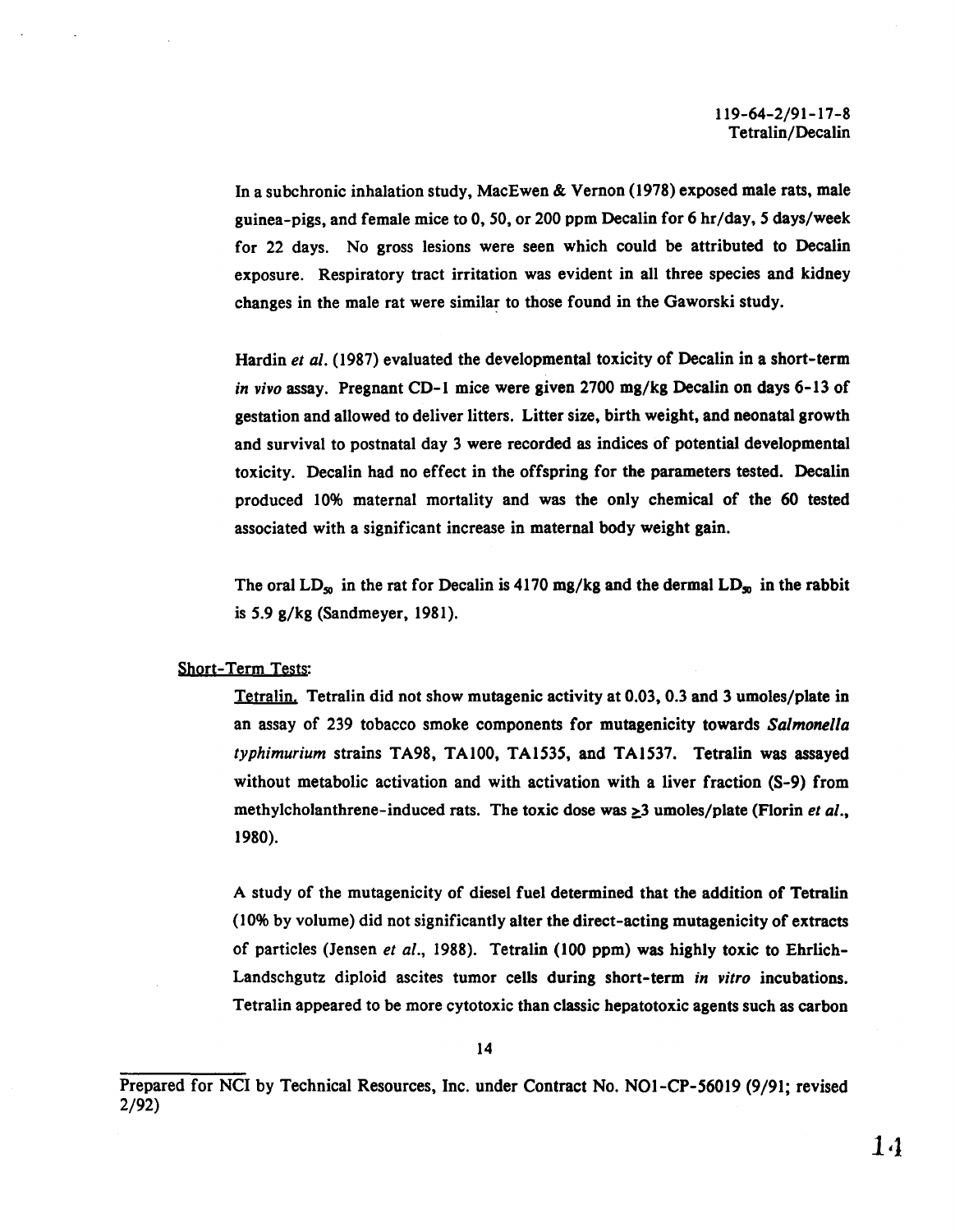tetrachloride and carbon disulfide, suggesting that the cytotoxic effect was due to the parent compound and not metabolites (Longacre, 1987).

Decalin. Decalin tested negative in a series of cytogenetic toxicologic tests to assess the ability of several classes of chemicals to induce SCEs and micronuclei in canine peripheral lymphocytes (Benz & Beltz, 1980).

#### Metabolism:

Tetralin. A case study of a woman who had ingested 250 ml of an ectoparasiticide containing 31.5% Tetralin found the following in the 24-hour urine: nonconjugated 1 ,2,3,4-tetrahydro-1-naphthol, unchanged Tetralin, and the glucuronides of 1,2,3,4 tetrahydro-1-naphthol and 1,2,3,4-tetrahydro-2-naphthol (Longacre, 1987).

Excretion studies in rats and rabbits have demonstrated that Tetralin undergoes hydroxylation at the nonaromatic portion of the molecules. The following summarizes the studies:

- In male Fischer 344 rats administered  $0.5$  ml/kg  $(48.5 \text{ mg/kg}$  bw) intragastrically on alternate days for 2 weeks, metabolites recovered in the 24 and 48-hour urine were primarily disubstituted molecules. The six Tetralin metabolites identified were the mono alcohols, 1-tetralol and 2-tetralol; the hydroxyketones, 2-hydroxy-1-tetralone and 4-hydroxy-1-tetralone; and the diols, 1,4-tetralindiol and 1,2-tetralindiol. These metabolites were excreted as glucuronic acid or sulfate conjugates. With the exception of 2-tetralol, oxidation occurred at the carbon of the saturated ring closest to the aromatic ring. Kidney homogenate extracts did not contain Tetralin metabolites (Serve *et al.,* 1989).
- The biliary excretion of Tetralin metabolites in rats dosed intraperitoneally with Tetralin (45 mg/kg) amounted to 13% of the dose, mainly as tetralin-1,2diol glucuronide.
- A study on the hydroxylation of Tetralin by rat liver homogenates indicated that tetralin hydroperoxide can be an intermediate in the conversion of Tetralin to 1-hydroxytetralin.

Prepared for NCI by Technical Resources, Inc. under Contract No. NOl-CP-56019 (9/91; revised 2/92)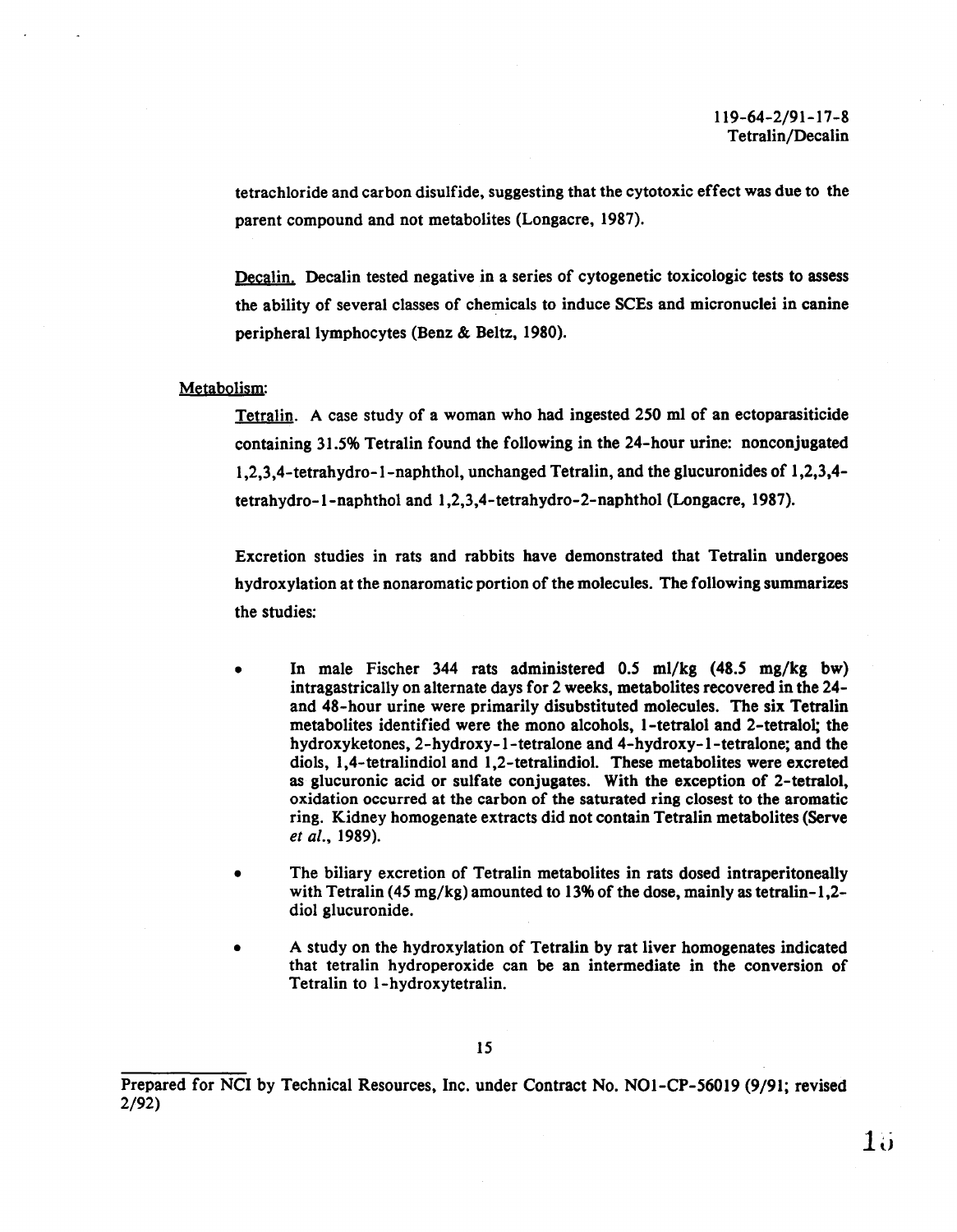- In rabbits treated with 3.4 mmol/kg  $^{14}$ C-Tetralin via a stomach tube, 87-90% of the dose was excreted in urine within 2 days, 0.6-1.8% in feces, and <0.2% in expired breath. The radioactive residue in tissues amounted to 0.07% of the dose. Analysis of urinary metabolites indicated that biotransformation of Tetralin involved oxidation of the nonaromatic portion of the molecule. The major metabolites were conjugates of 1-hydroxytetralin (52.4%) and 2 hydroxytetralin  $(25.3\%)$ . Minor metabolites were  $cis-tetralin-1,2-diol (0.4\%)$ ,</u>  $trans-tetralin-1,2-diol (0.6%)$ , and 4-hydroxy-1-tetralone (6.1%). Traces of mercapturic acids were found but did not appear to originate from the Tetralin that was administered (Longacre, 1987; CRCS, Inc., 1984).
- Hansen & Andersen (1988) estimated the affinity of Tetralin in several biological materials using solubility parameter techniques. Results were reported as relative energy difference (RED) numbers. Values approaching zero indicate strongest affinity and values less than 1.0 indicate a strong affinity while progressively higher values indicate increasingly lower affinities. The RED was 0.65 in fat (lard) at  $37^{\circ}$ C, 0.52 in fat (lard) at  $23^{\circ}$ C, 1.36 in I% water, 1.73 in blood serum, 1.78 in sucrose, 1.49 in urea, and 0.90 in Psoriasis scales.

Decalin. The metabolism of Decalin has also been investigated. Following the administration of cis- and trans-Decalin to female rabbits, both hydrocarbons were oxidized to racemic secondary alcohols and excreted as ether-linked glucuronides in amounts equal to 60% of the dose administered. The principal glucuronides were isolated as triacetyl methyl esters and as sodium salts.  $\operatorname{cis}$ -Decalin gave rise to  $(\pm)$ - $\frac{\text{cis}}{\text{cis}}$ ,  $\text{cis}-2$ -decalol and small amounts of  $\frac{\text{cis}}{\text{cis}}$ , trans-2-decalol. trans-Decalin yielded mainly  $(t)$ -trans,  $cis$ -2-decalol and small amounts of trans, trans-2-decalol (Elliot *et* a/., 1966).

Olson *et al.* (1986) studied the metabolism in rats gavaged with either the cis- or trans- isomer of Decalin. The urinary metabolites of cis-Decalin were cis, trans-1decalol and  $cis, cis - 2-decaloid in males and females and cis - 1-decaloid in males. The$ </u> urinary metabolites of trans-Decalin were trans, cis-2-decalol in both sexes and trans, trans-1-decalol in males. Extracts of kidney homogenates from male rats dosed with  $cis-$  and  $trans-Decalin yielded cis-2-decalone and trans-2-decalone, respectively.$ </u></u> The female rats had no detectable Decalin metabolites in their kidney extracts.

Prepared for NCI by Technical Resources, Inc. under Contract No. NOl-CP-56019 (9/91; revised 2/92)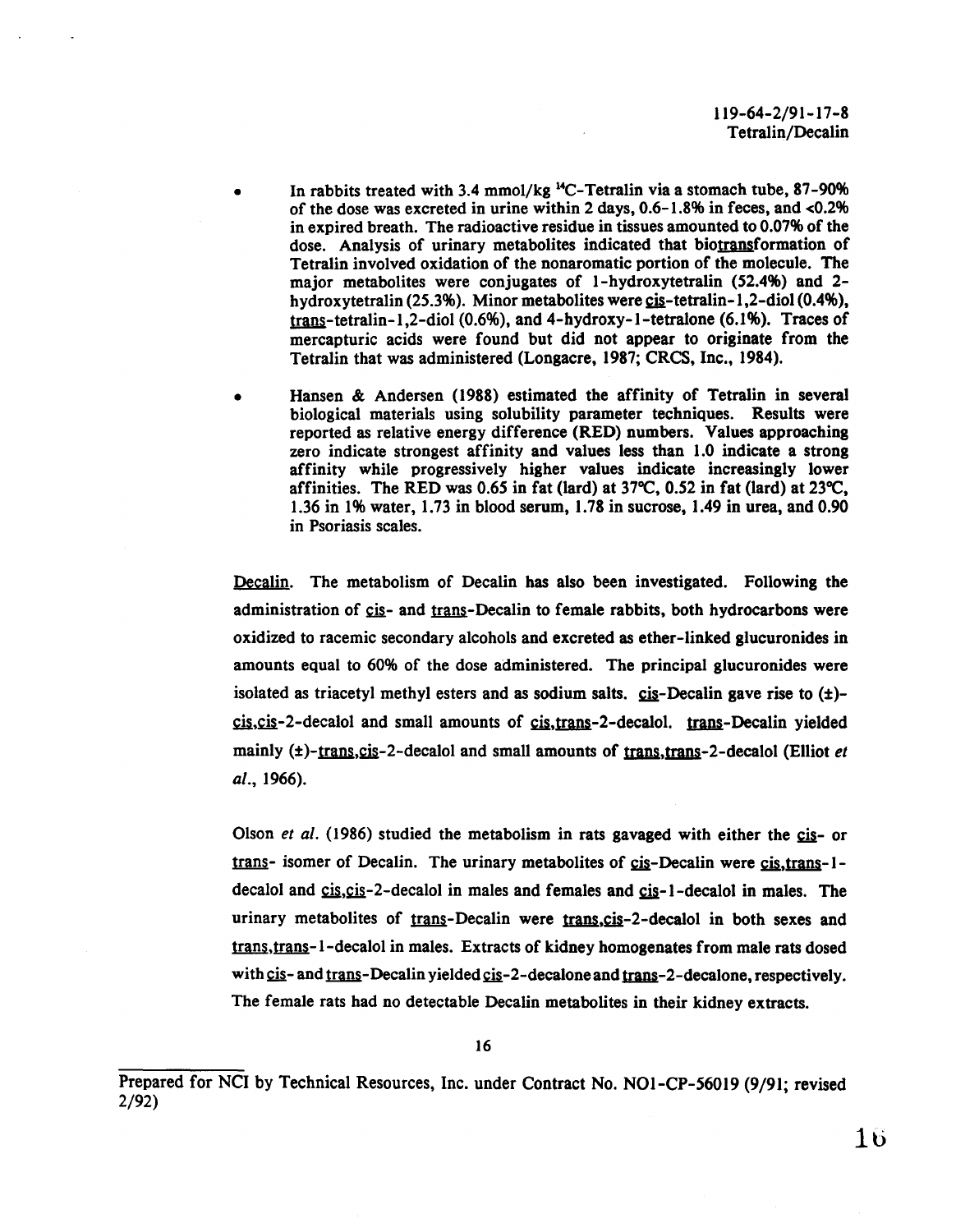### Structure/Activity Relationshios:

Tetralin and Decalin both contain ten carbons and are composed of two fused sixmembered rings. However, the structural and electronic character of the two differ. Structurally the aromatic ring of Tetralin causes that part of the molecule to be planar while the aliphatic portion of the molecule remains non-planar. Both of the Decalin isomers are composed of two fused cyclohexane rings which exist in non-planar chair configurations. Electronically, the aromatic ring of Tetralin will activate the alphacarbons toward oxidation. The structural and/or electrical differences may preclude or facilitate the metabolism of Tetralin to potentially toxic intermediates (Serve, 1989).

Findings on the carcinogenicity of compounds structurally related to Decalin include the following:

- The NTP conducted a two-year inhalation study on naphthalene which found no evidence of carcinogenicity in male mice. In female mice there was some evidence based on alveolar/bronchiolar adenomas (5/68, 2/64, 28/134, incidence in control, low dose and high dose respectively). The bioassay is not yet published but has been peer reviewed and approved (NTP Executive Committee, 1991).
- Following review of the available information on anthracene and phenanthracene, the IARC classified both compounds as Group 3 (the agents are not classifiable as to their carcinogenicity in humans) (IARC, 1983,1987).

No information was found in the available literature on the carcinogenicity of compounds structurally related to Tetralin.

Prepared for NCI by Technical Resources, Inc. under Contract No. N01-CP-56019 (9/91; revised 2/92)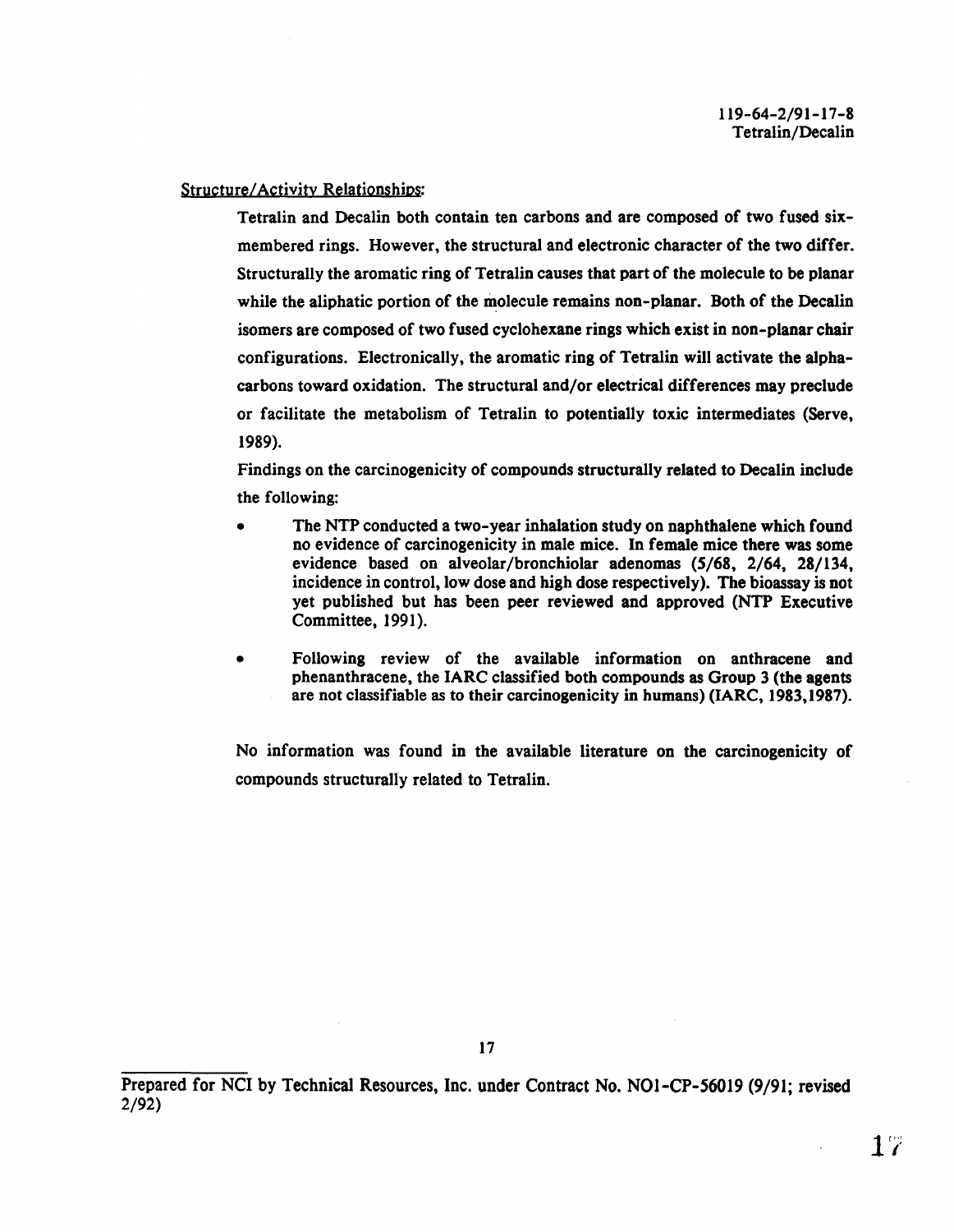#### **REFERENCES**

Aldrich Chemical Co. ( 1990) *Aldrich Catalog* I *Hand book of Fine Chemicals,* Milwaukee, WI, pp. 384, 1213

American Conference of Governmental Industrial Hygienists (1990) *TLVs Threshold Limit Values and Biological Exposure Indices for 1990-1991,* Cincinnati, OH, p. 28

Anon. (1984) Chemical Marketing Reporter Chemical Profile: Naphthalene, Oct. 29, p. 54

Anon. (1987) Chemical Marketing Reporter Chemical Profile: Naphthalene, 232:78

Anon. ( 1990) Chemical Marketing Reporter Chemical Profile:. Naphthalene 238:50

Benz, R.D. & Beltz, P.A. (1980) Cytogenetic Toxicologic Testing with Dogs, Presented at the 11th Annual Meeting of the *Environmental Mutagen Society,* (abstract)

Bingham, E. & Falk, H.L. (1969) Environmental Carcinogens, *Arch. Environ. Health,* 19(6):779-783

Boom, A. & Marsalek, J. (1988) Accumulation of polycyclic aromatic hydrocarbons (PAHs) in an urban snowpack. *Sci. Total Environ.,* 74:133-148

Browning, E. (1965) *Toxicity and Metabolism of Industrial Solvents,* Elsevier Publishing Co., pp. 138 140

Budavari, S. (ed.) (1989) *The Merck Index,* 11th ed., Rahway, NJ, Merck & Co., Inc., pp. 447-448,  $1453$ 

Burks, S.L. ( 1982) Review of pollutants in petroleum refinery wastewaters and effect upon aquatic organisms, *Environ. Int.,* 7:271-283

CRCS, Inc. (1984) 1 ,2,3,4-Tetrahydronaphthalene, Draft Information Review prepared for EPA and the TSCA Interagency Testing Committee

Du Pont (1990a) Material Safety Data Sheet for Decalin, Wilmington, DE

Du Pont (1990b) Material Safety Data Sheet for Tetralin, Wilmington, DE

Du Pont (199la) Phone conversation between Du Pont (Customer Service Representative, Carol Schumacher) and TRI (Maureen King) on December 27, 1990

Du Pont (1991b) Du Pont Catalog of Du Pont Specialty Intermediates for Synthesis of Commercial Products, Wilmington, DE

Prepared for NCI by Technical Resources, Inc. under Contract No. NO1-CP-56019 (9/91; revised 2/92)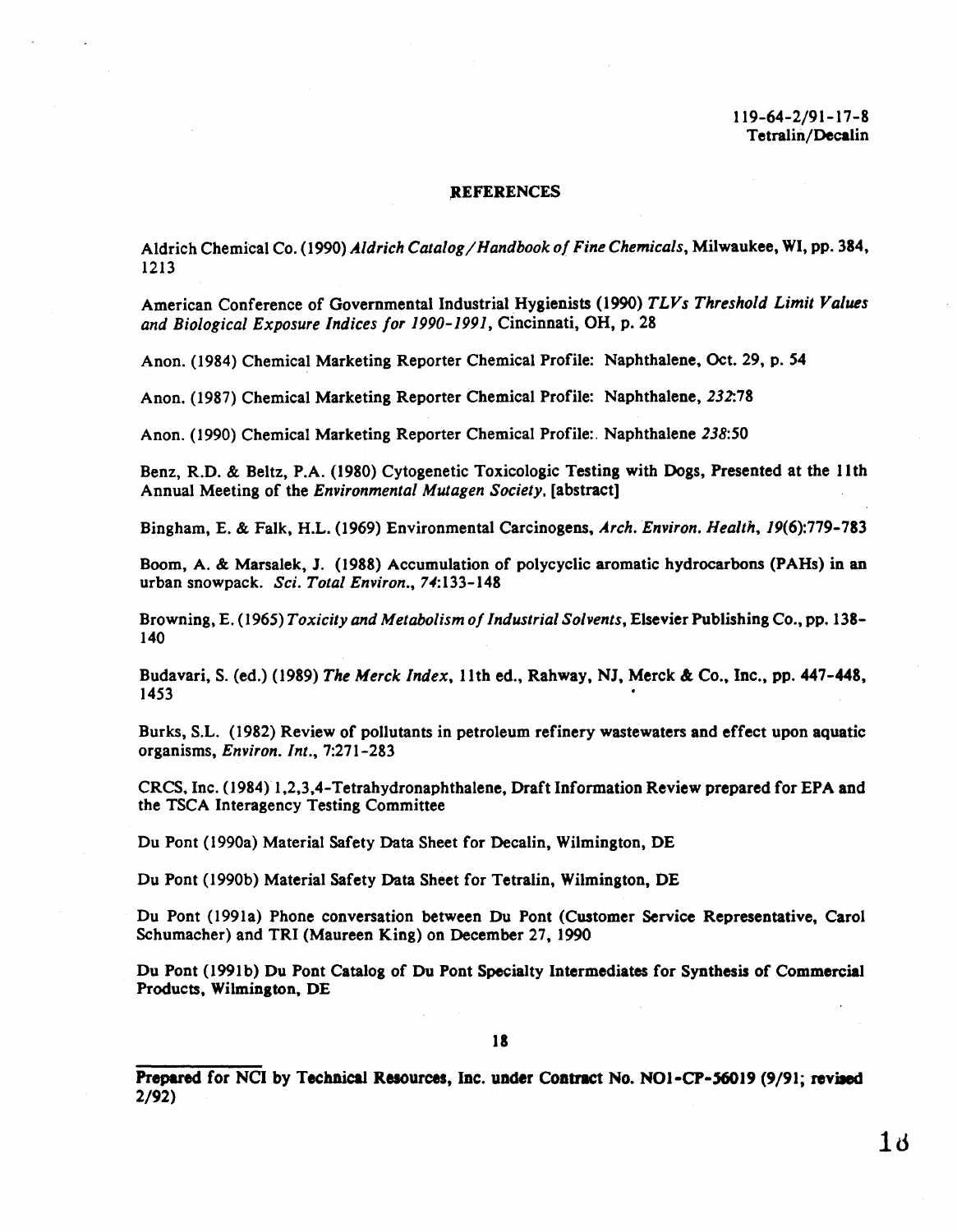Elliott, T.H., Robertson, J.S. & Williams, R.T. (1966) The metabolism of cis- and trans-Decalin, *Biochem.* J.• *100:403-406* 

Florin, I., Rutberg, L., Curvall, M. & Enzell, C.R. (1980) Screening of tobacco smoke constituents for mutagenicity using the Ames' test. *Toxicol.*, 18:219-232

Gaworski, C.L., Leahy, H.F., & Bruner, R.H. (1980) Subchronic inhalation toxicity of Decalin. In: Proceedings of the Tenth Conference on Environmental Toxicology, November 1979, pp. 226-282

Gaworski, C.L., Haun, C.C., MacEwen, J.D., Vernot, E.H., Bruner, R.H., Amster, R.L., & Cowan, M.J. ( 1985) A 90-day vapor inhalation toxicity study of Decalin. *Fund am. Appl. Toxicol.,* 5:785-793

Gaydos, R.M. (1981) *Naphthalene carboxylic acids.* In: Mark, H.F., Othmer, D.F., Overberger, C.G., Seaborg, G.T. & Grayson, M., eds. *Kirk-Othmer Encyclopedia of Chemical Technology,* 3rd ed., Vol 15, New York, John Wiley & Sons, pp. 703-705, 718-719

Hampton, C.V., Pierson, W.R., Harvey, T.M., Updegrove, W.S. & Marano, R.S. (1982) Hydrocarbon gases emitted from vehicles on the road. I. A qualitative gas chromatography/mass spectrometry survey. *Environ. Sci. Techno! .•* 16(5):287-298

Hansen, C.M. & Andersen, B.H. (1988) The affinities of organic solvents in biological systems. *Am. Ind. Hyg. Assoc. J., 49*(6):301-308

Hardin, B.D., Schuler, R.L., Burg, J.R., Booth, G.M., Hazelden, K.P., MacKenzie, K.M., Piccirillo, V.J. & Smith, K.N. (1987) Evaluation of 60 chemicals in a preliminary developmental toxicity test. *Teratog. Carcinog. Mutagen.* 7:29-48

Horton, A.W. & Christian, G.M. (1974) Cocarcinogenic versus incomplete carcinogenic activity among aromatic hydrocarbons: Contrast between chrysene and benzo(b)triphenylene. J. *Nat/. Cancer lnst.*  53(4):1017-1020

IARC (1987) *IARC Monographs on the Evaluation of Carcinogenic Risks to Humans, Suppl. 7, Overall Evaluations of Carcinogenicity: An Updating of IARC Monographs Volumes 1 to 42, IARC Lyon, pp.* 31-32, 56-58, 69

IARC (1983) *IARC Monographs on the Evaluation of the Carcinogenic Risk of Chemicals to Humans,* Vol. 32, *Polynuclear Aromatic Compounds, Part 1, Chemical, Environmental and Experimental Data,*  Lyon,pp. 105-121,419-430

Jensen, T.E., Young, W., Ball, J.C. & Freeman, L.E. (1988) Direct-actina mutaaenicity of diesel particulate extract is unchanged by addition of neat aromatic compounds to diesel fuel. J. Air Pollut. *Control Assoc. 38(1* ):56-58

Prepared for NCI by Techaical Resources, Inc. under Contract No. NOl-CP-56019 (9/91; revised 2/92)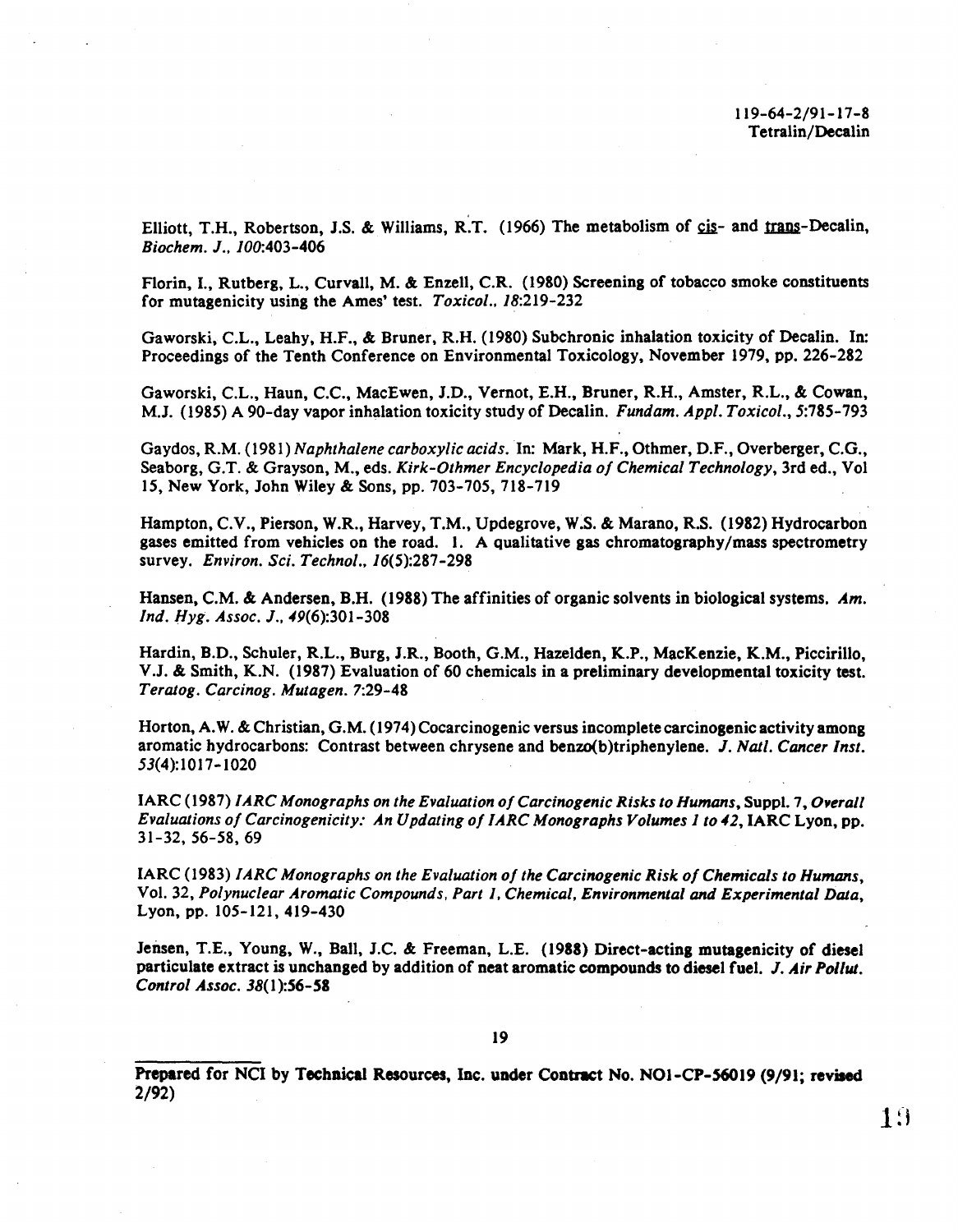Krotoszynski, B.K. & O'Neill, H.J. (1982) Involuntary bioaccumulation of environmental pollutants in nonsmoking heterogeneous human population. J. *Environ. Sci. Health,* A17(6):855-883

Kuney, J.H. (ed.) (1990) *Chemcyclopedia* Vol. 8, pp. 67, 123

Leach, J.M., Olson, R. & Armstrong, V. (1987) Airborne contaminants in two small Canadian coal liquefaction pilot plants. *Am. Ind. Hyg. Assoc.* J. 48(8):693-697

Leary, J.A., Biemann, K., Lafleur, A.L., Kruzel, E.L., Prado, G.P., Longwell, J.P., & Peters, W.A.  $(1987)$  Chemical and toxicological characterization of residential oil burner emissions: 1. Yields and chemical characterization of extractables from combustion of No. 2 fuel oil at different Bacharach smoke numbers and firing cycles. *Environ. Health Perspect.* 73:223-234

Longacre, S.L. (1987) Tetralin. In: Snyder, R. (ed.), *Ethel Browning's Toxicity and Metabolism of Industrial Solvents, 2nd ed., Vol 1, New York, Elsevier, pp. 143-152* 

Marsalek, J. & Schroeter, H. (1988) Annual loadings of toxic contaminants in urban runoff from the Canadian great lakes basin. *Water Poll. Res.* J. *Canada,* 23(3):360-378

MacEwen, J.D. & Vernot, E.H. (1978) *Toxic Hazards Research Unit Annual Technical Report: 1978.*  University of California, Irvine; Dayton, Ohio under Contract F33615-76-C-5005 Aerospace Medical Research Laboratory. NTIS Publication AD-A062-138

Merriman, J.C. (1988) Distribution of organic contaminants in water and suspended solids of the rainy river. *Water Poll. Res.* J. *Canada,* 23(4):590-600

Middleditch, B.S. ( 1982) Volatile constituents of the produced water effluent from the Buccaneer gas and oil field. J. *Chromatogr.,* 239:159-112

National Library of Medicine (1991) Hazardous Substances Data Bank

National Toxicology Program ( 1991) *Toxicology and Carcinogenesis Studies,* Research Triangle Park, NC, p. 7

Olson, C.T., Yu, K.O., & Serve, M.P. (1986) Metabolism of nephrotoxic cis- and trans-Decalin in Fischer-344 rats. J. *Toxicool. Environ. Health,* 18:285-292

Olsson, H. & Brandt, L. (1980) Occupational exposure to organic solvents and Hodgkin's disease in men. *Scand.* J. *Work Environ. Health* 6:302-305

Sandmeyer, E.E. (1981) *Alicyclic Hydrocarbons.* In: Clayton, G.D. and Clayton, F.E., (eds.), *Patty's Industria/Hygiene and Toxicology,* 3rd Rev. ed., Vol2B, New York, John Wiley & Sons, pp. 3221, 3231-3232, 3234, 3240-3241

Prepared for NCI by Technical Resources, Inc. under Contract No. NO1-CP-56019 (9/91; revised 2/92)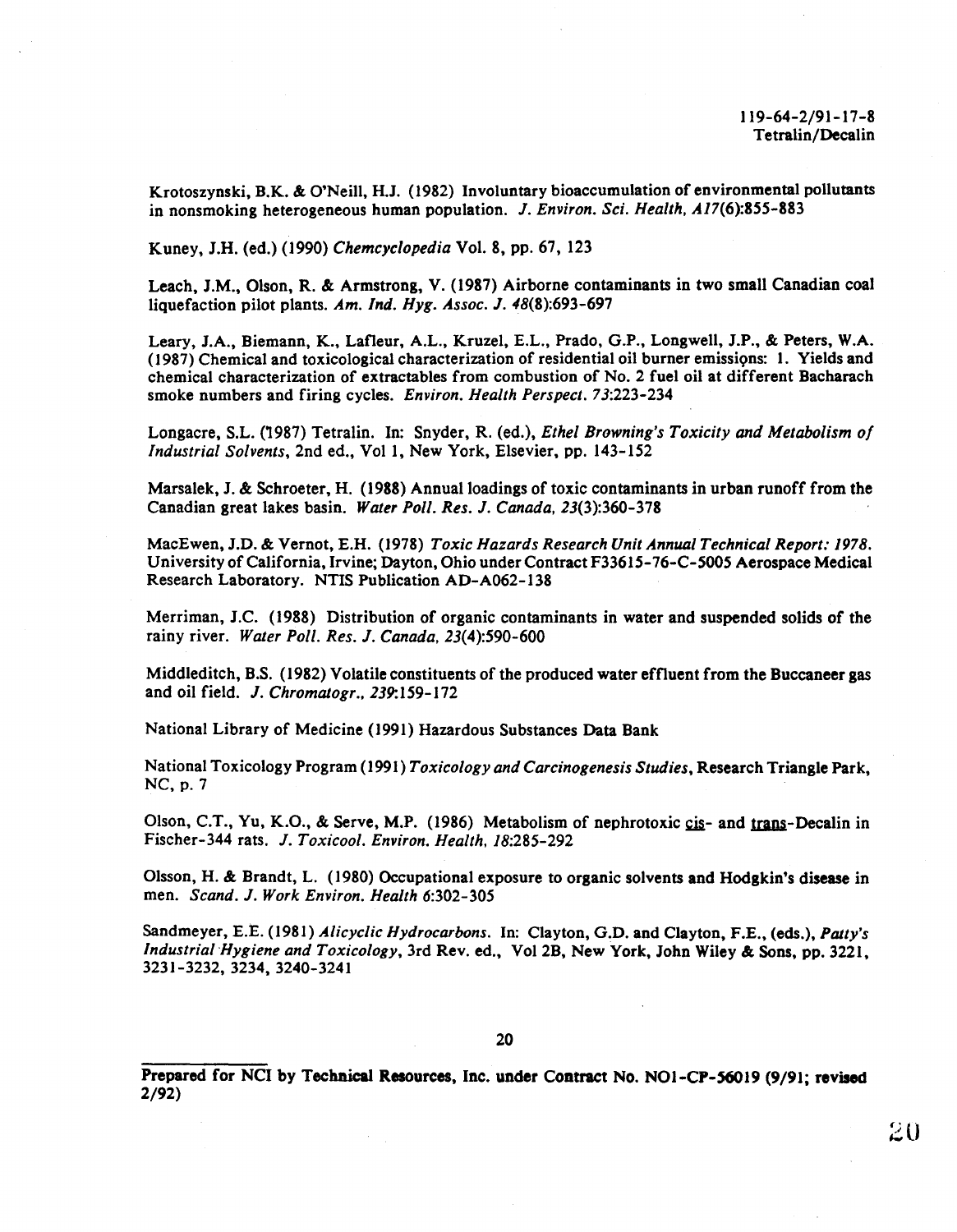Sax, N.I. & Lewis, R.J. (1987) *Hawley's Condensed Chemical Dictionary,* 11th ed., New York, Van Nostrand Reinhold Co., p. 347

*//* 

Sax, N.I. & Lewis, R.J. (1989) *Dangerous Properties of Industrial Materials,* 7th ed., New York, Van Nostrand Reinhold Co., pp. 1033, 3211

Serve, M.P. (1989) A study of the nephrotoxicity and metabolism of Tetralin and Indan in Fischer 344 rats. Report for U.S. Air Force Grant No. AFOSR-87-0108

Serve, M.P., Llewelyn, B.M., Yu, K.O., & McDonald, G.M. (1989) Metabolism and nephrotoxicity of Tetralin in male Fischer 344 rats. J. *Toxicol. Environ. Health,* 26:267-275

Ziegenfus, R.C., (1987) *Air Quality and Health.* In: Greenberg, M.R. (ed.), *Public Health and the Environment: The United States Experience,* New York, The Guilford Press, pp. 139-172

Prepared for NCI by Technical Resources, Inc. under Contract No. NO1-CP-56019 (9/91; revised 2/92)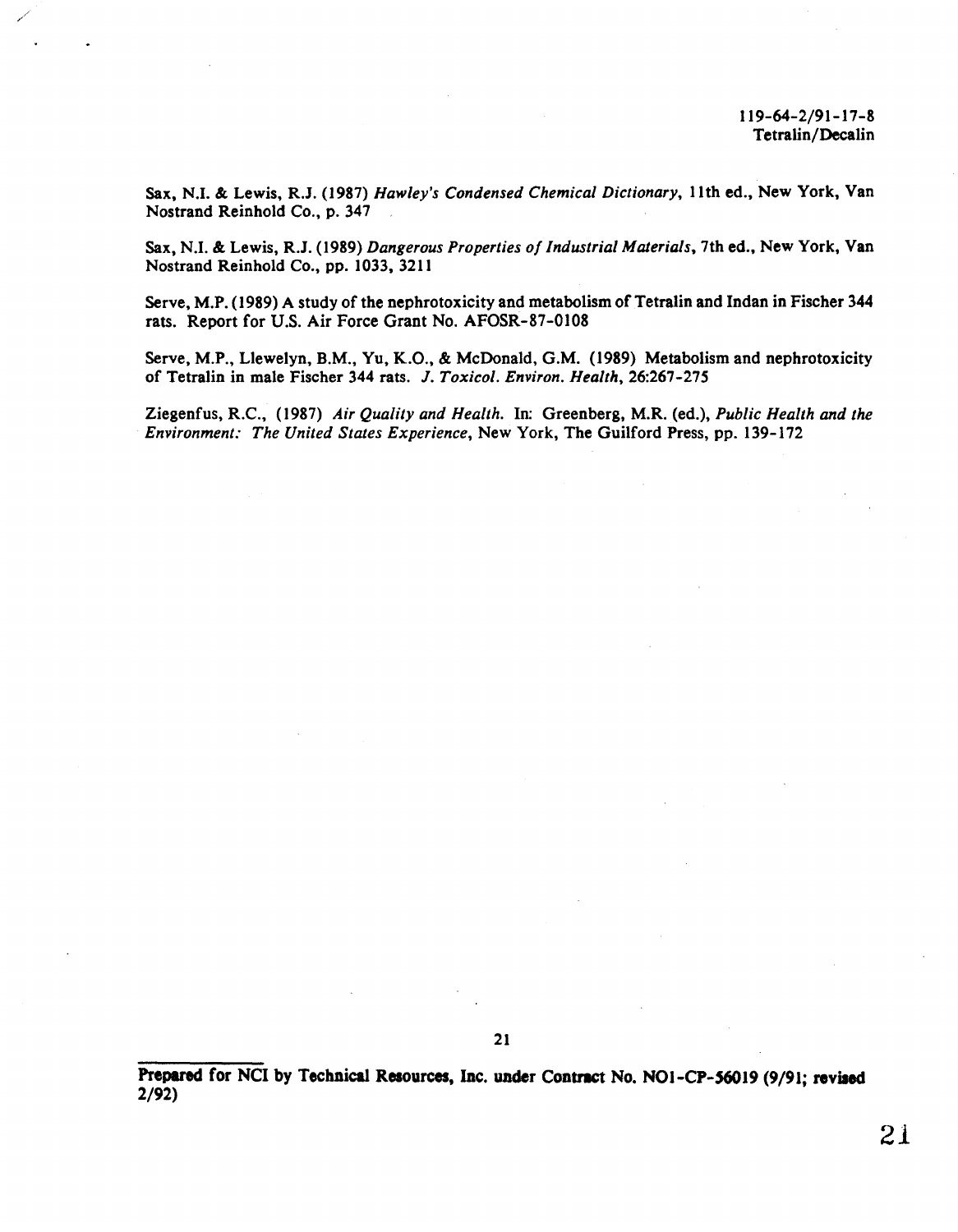### 119-64-2/91-17-8 Tetralin/Decalin

### SEARCH RESOURCE LIST

| <b>DIALOG</b>               | <b>NLM</b>      | <u>cis</u>        |
|-----------------------------|-----------------|-------------------|
| NTIS $(6)$                  | <b>CCRIS</b>    | <b>SANSS</b>      |
| PTS Promt (16)              | <b>DART</b>     | <b>CASR</b>       |
| Chem. Ind. Notes (19)       | <b>EMICBACK</b> | <b>CESARS</b>     |
| Oceanic Abstracts (28)      | <b>ETICBACK</b> | <b>AQUIRE</b>     |
| Embase (72,172,173)         | <b>HSDB</b>     | <b>BAKER</b>      |
| Life Sciences Coll. (76)    | <b>RTECS</b>    | <b>ENVIROFATE</b> |
| PTS US Forecasts (81)       | <b>TOXLINE</b>  | <b>DERMAL</b>     |
| PTS US Timeseries (82)      | <b>TRI87</b>    | <b>MALLIN</b>     |
| Chemical Exposure (138)     | <b>TRI88</b>    | <b>GENETOX</b>    |
| Martindale Online (141)     |                 | <b>PHYTOTOX</b>   |
| Trade & Ind. Index $(148)$  |                 | <b>HAZINF</b>     |
| Medline $(155)$             |                 | <b>IFIS</b>       |
| Cancerlit (159)             |                 | <b>ISHOW</b>      |
| NIOSH/OSHA (161)            |                 | <b>OHMTADS</b>    |
| Heilbron (303)              |                 | <b>TSCAPP</b>     |
| Chem. Safety NewsBase (317) |                 | <b>TSCATS</b>     |
| Chem-Intell (318)           |                 |                   |
| Chem. Bus. NewsBase (319)   |                 |                   |
| CA Search (399)             |                 | -de               |
|                             |                 |                   |

22

Prepared for NCI by Technical Resources, Inc. under Contract No. N01-CP-56019 (9/91; revised  $2/92$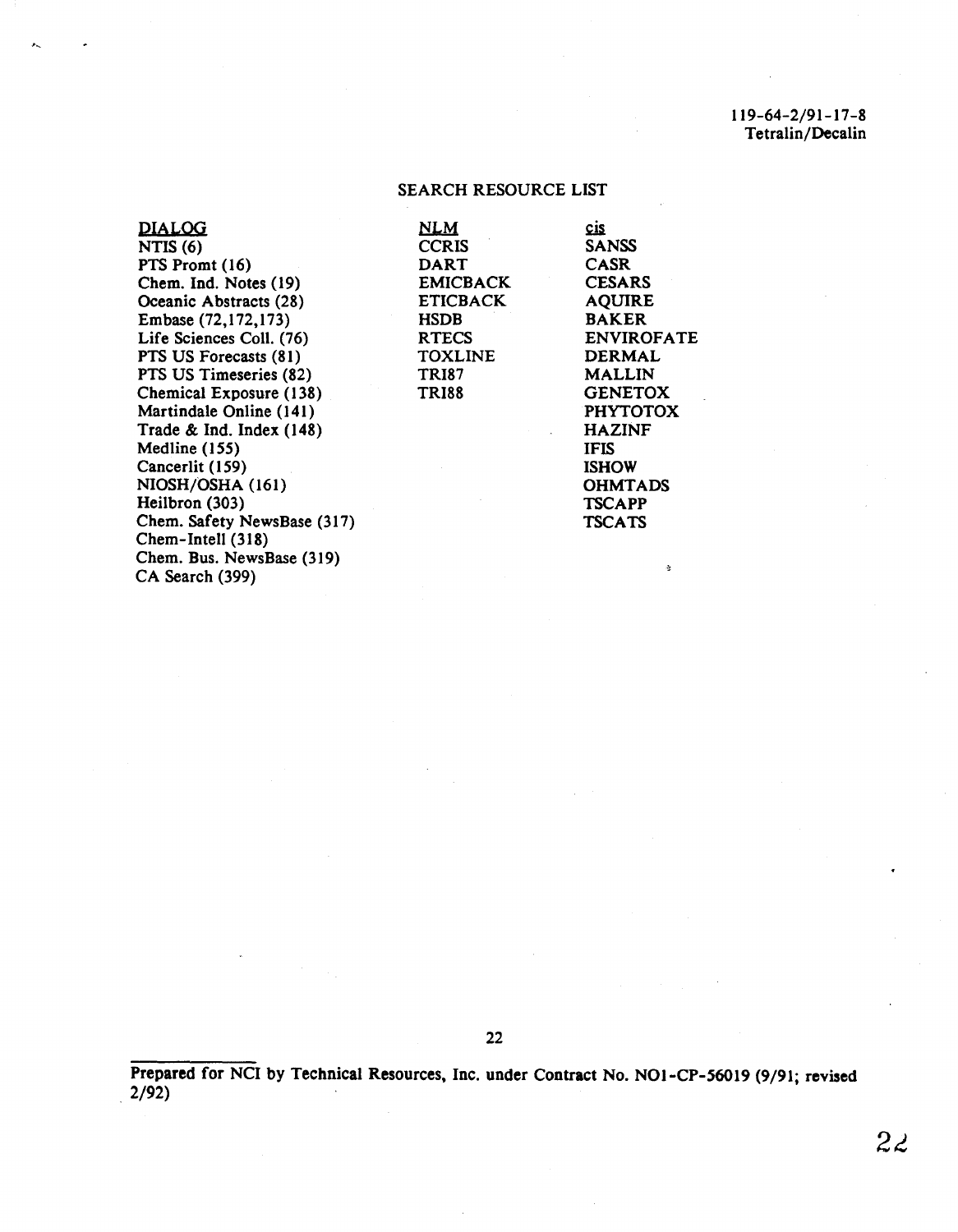#### MANUAL SOURCES

Anon. (1984) Fire Protection Guide on Hazardous Materials, 8th Ed., Quincy, MA, National Fire Protection Association

Berkow, R., ed. (1987) <u>The Merck Manual of Diagnosis and Therapy</u>, 15th Ed., Rahway, NJ, Merck & Co., Inc.

Buckingham, J., ed. (1982) <u>Dictionary of Organic Compounds,</u> 5th Ed., New York, Chapman and Hall (available online as Heilbron)

Buckingham, J., ed. (1983) Dictionary of Organic Compounds, 5th Ed., First Suppl., New York, Chapman and Hall (available online as Heilbron)

Budavari, S., ed. (1989) <u>The Merck Index</u>, 11th Ed., Rahway, NJ, Merck & Co., Inc. (available online as Merck Online)

Chemical Company Guides and Directories

Aldrich Catalog/Handbook of Fine Chemicals Alfa Catalog on Research Chemicals and Accessories American Tokyo Kasei, TCI American Organic Chemicals Catalog Chemcyclopedia Chemical Week Buyers' Directory ChemSources-U.S.A. Directory of World Chemical Producers J.T. Baker Laboratory Reagents and Chromatography Products (available online as BAKER) Kodak Laboratory & Research Products Lancaster Organic Research Chemicals Mallinkrodt Reagent and Laboratory Chemicals Catalog (available online as MALLIN) OPD Chemical Buyers Directory Riedel de Haen Laboratory Chemicals Sigma Chemical Company Catalog

Clayton, G.D. & Clayton, F.E., eds. (1981) Patty's Industrial Hygiene and Toxicology, 3rd Rev. Ed., New York, John Wiley & Sons, Inc.

Considine, D.M., ed. (1974) Chemical and Process Technology Encyclopedia, New York, McGraw-Hill Book Company

Considine, D.M., ed. (1989) Van Nostrand's Scientific Encyclopedia, 7th Ed., New York, Van Nostrand Reinhold

Fraser, C.M., ed. (1986) The Merck Yerterinary Manual, 16th Ed., Rahway, NJ, Merck & Co., Inc.

Prepared for NCI by Technical Resources, Inc. under Contract No. N01-CP-56019 (9/91; revised 2/92)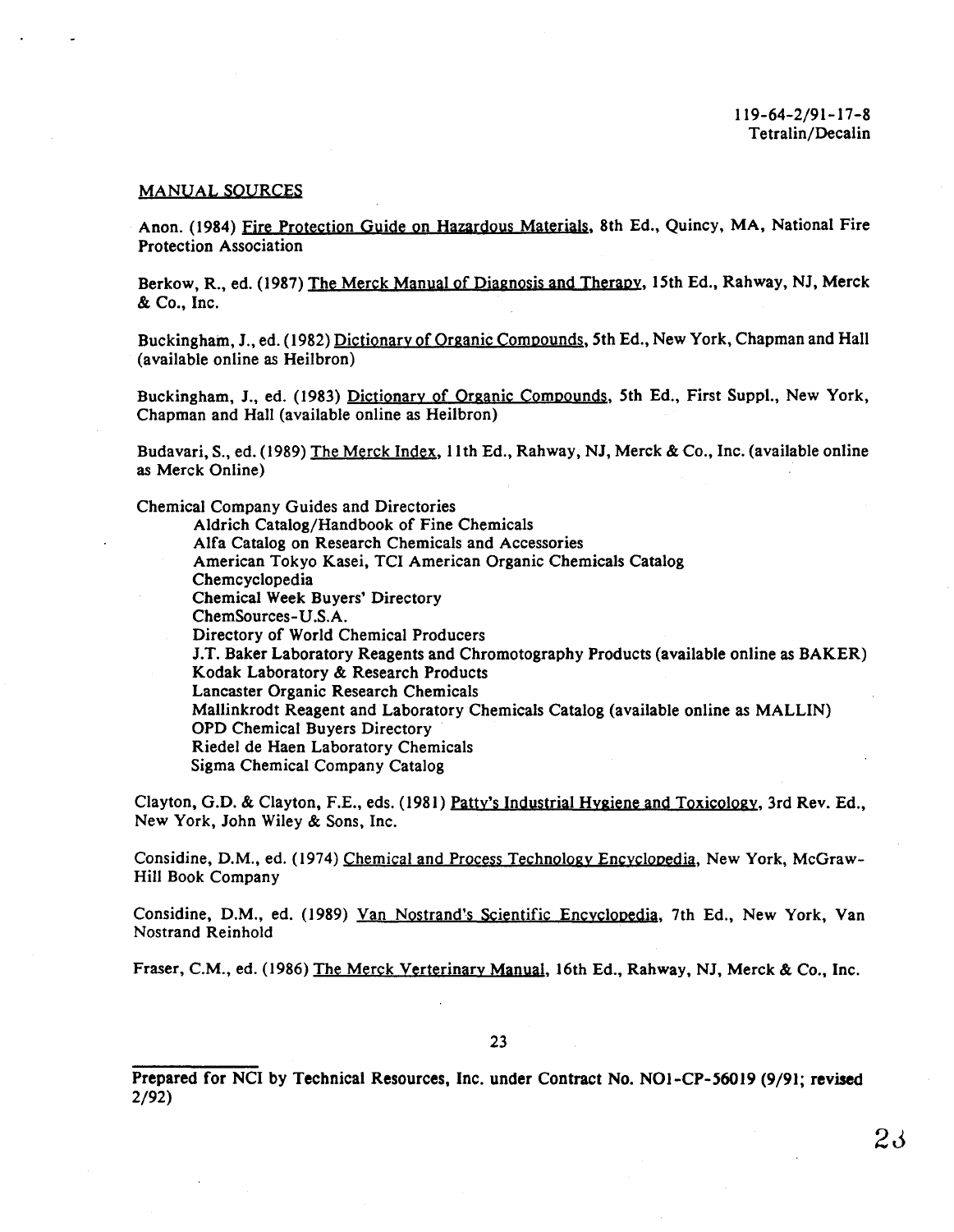Gilman, A.G., Goodman, L.S., Rail, T.W. & Murad, F., eds. (1985) Goodman and Gilman's The Pharmacological Basis of Therapeutics, 7th Ed., New York, Macmillan Publishing Co.

Gosselin, R.E., Smith, R.P. & Hodge, H.C. (1984) Clinical Toxicology of Commercial Products, 5th Ed., Baltimore, Williams & Wilkins (available online as CTCP)

Grasselli, J.G. & Ritchey, W.M. (1975) CRC Atlas of Spectral Data and Physical Constants for Organic Compounds, Cleveland, OH, CRC Press, Inc.

Grayson, M., ed. (1978-1984) Kirk-Othmer Encyclopedia of Chemical Technology, 3rd Ed., New York, John Wiley & Sons, Inc. (available online as Kirk-Othmer Online)

Hansch, C. & Leo, A. ( 1979) Substituent Constants for Correlation Analysis in Chemistry and Biology, New York, John Wiley & Sons, Inc.

IARC (1972-1990) IARC Monograophs on the Evaluation of Carcinogenic Risks to Humans, Vols. 1-49, Lyon, International Agency for Research on Cancer

IARC (1986) Directory of On-Going Research in Cancer Epidemiology 1986, Lyon, International Agency for Research on Cancer (IARC Scientific Publications No. 80)

IARC (1988) Information Bulletin on the Survey of Chemicals Being Tested for Carcinogenicity. Number 13, Lyon, International Agency for Research on Cancer, World Health Organization

Klaassen, C.D., Amdur, M.O. & Doull, J., eds. (1986) Casarett and Doull's Toxicology. The Basic Science of Poisons, 3rd Ed., New York, Macmillan Publishing Co.

Manufacturing Chemist's Association ( 1983) Selected values of properties of chemical compounds. College Station, Texas A&M Press

Manufacturing Chemist's Association (1973) Chemical reference manual. Norwood, Ohio.

Mannsville Chemical Products Synopses

National Toxicology Program (1990) Chemical Status Report, 6 November 1990 Report

National Toxicology Program (1990) NTP Results Report: Results and Status Information on All NTP Chemicals, 3 October 1990 Report

PDR (1990) <u>Physicians' Desk Reference</u>, 44th Ed., Oradell, NJ, Medical Economics Co. Inc.

PHS-149 (1951-1988) Survey of Compounds Which Have Been Tested for Carcinogenic Activity, National Cancer Institute, U.S. Department of Health and Human Services

Prepared for NCI by Technical Resources, Inc. under Contract No. N01-CP-56019 (9/91; revised 2/92)